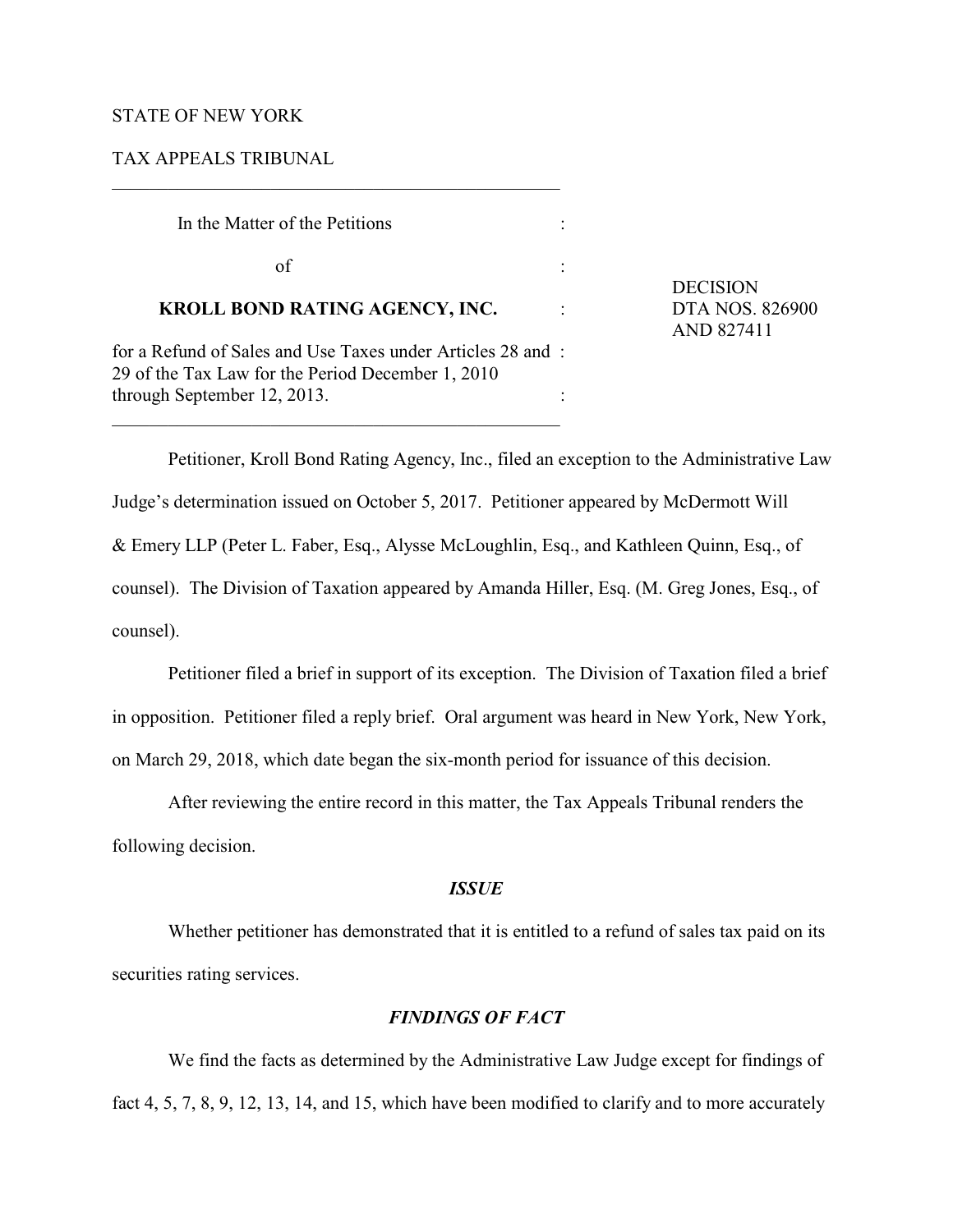reflect the record. We have also made an additional finding of fact, numbered 16 herein. The Administrative Law Judge's findings of fact, the modified findings of fact and the additional finding of fact are set forth below.

1. Petitioner, Kroll Bond Rating Agency, Inc., is a securities rating agency that was founded in 2010 by Jules Kroll. Petitioner sought to create greater transparency for investors and to provide them with better information than did the other securities rating agencies.

2. On August 23, 2010, petitioner received its Nationally Recognized Statistical Rating Organization (NRSRO) license, which permitted it to provide securities rating services in the United States.

3. When petitioner was entering the business, it was competing against large competitors that, between them, controlled most of the securities rating industry. Petitioner's principal competitors were Moody's, S&P and Fitch. In 2011, Moody's and S&P each had approximately \$2.5 billion of revenue and Fitch had approximately \$900 million of revenue. Petitioner's revenue in 2011 was \$2.5 million.

4. Petitioner's primary objective upon entering the business was to make investors aware of its rating services so that issuers would hire it to produce a rating. Petitioner's fee for securities rating services was between an eighth and a quarter of the fee that other agencies charged. During the period at issue, petitioner negotiated its fees for securities rating services with each customer. Petitioner did not utilize a formula to set its fees. Each negotiated fee was memorialized in an engagement agreement before petitioner began its work for the customer. The engagement agreements include the details of each underlying transaction to be reviewed by Kroll, such as the number of properties and loans to be reviewed, the aggregate face amount of

-2-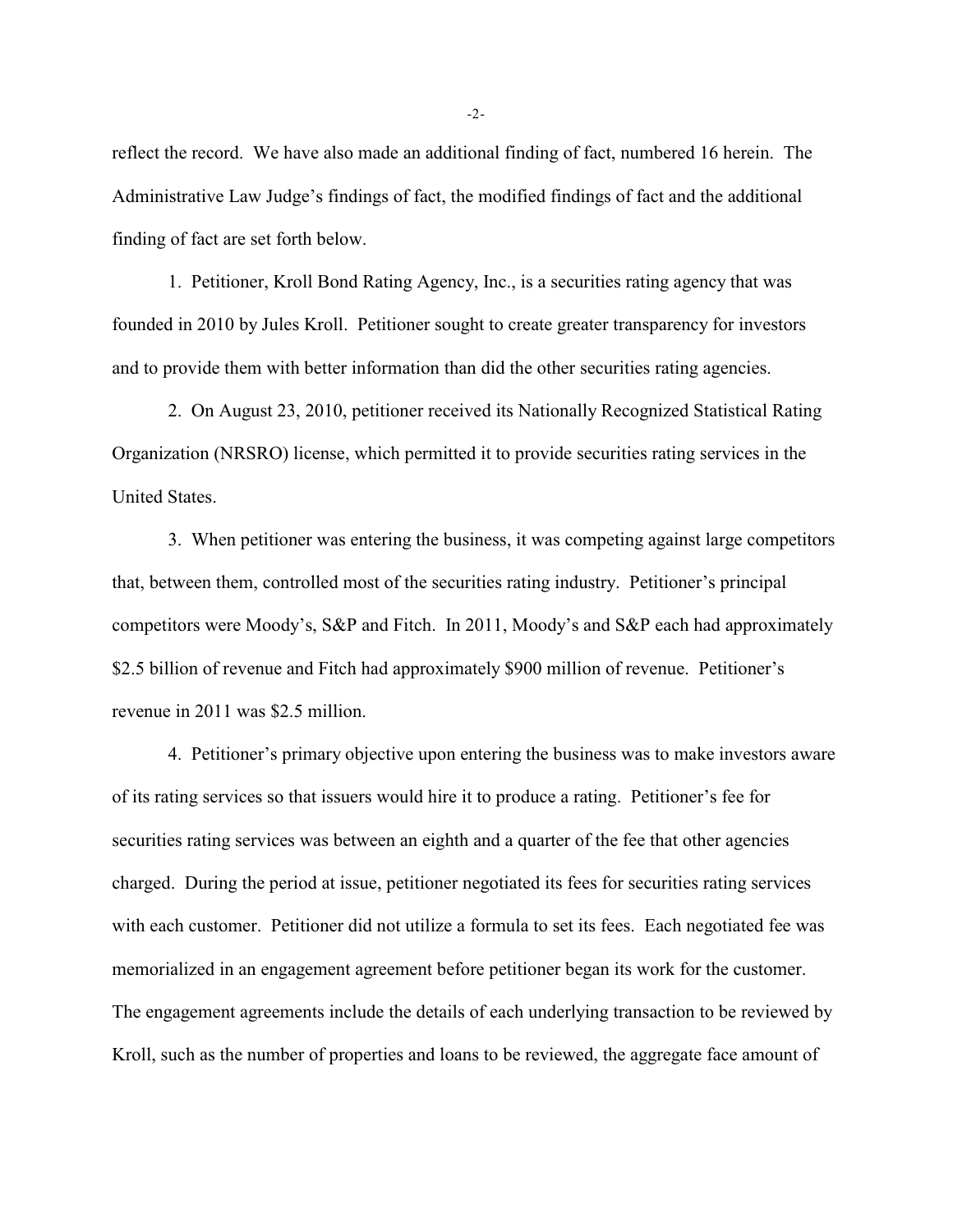the rated securities, the organizational structure of the issuing entity, and the type of offering. They include a particularized description of the services Kroll was to provide, including the issuance of a ratings letter that would be issued after it completed its analysis. The delivery of the ratings letter to the customer was subject to the satisfactory completion of all aspects of Kroll's rating process, which required the cooperation of the client. The rating process included phases, each comprised of underlying activities. The timing of the completion of each phase and the fee for each phase was included in the engagement agreement. The agreement included such other usual and customary contractual terms, and the provision for reimbursement of legal fees and surveillance fees, if necessary. The engagement agreements did not include any language regarding sales tax. Petitioner issued invoices for its services after its work was completed. The fee amount in the invoice nearly always matched the fee amount in the corresponding engagement agreement (the only exceptions being a few situations where the price for services was renegotiated or there was a mistake).

5. During the period at issue, petitioner was unsure whether the service that it provided was subject to New York sales tax. Although petitioner understood that the industry practice was not to collect sales tax, it was uncertain as to whether that practice was correct. In July, 2011, when petitioner's Chief Financial and Administrative Officer, Ajay Junnarkar, was preparing one of Kroll's first invoices for a fully published rating, he included 8.875% sales tax on the invoice and emailed it to the customer, Merrill Lynch. The fee on the invoice was \$100,000.00 and the sales tax amount was \$8,875.00. The engagement agreement for that invoice had provided that ratings fees will be \$100,000.00. In less than two hours after emailing the invoice, the Mr. Junnarkar received an email from Merrill Lynch in which the company's representative questioned the inclusion of sales tax on the rating bill. Petitioner's principals (Mr.

-3-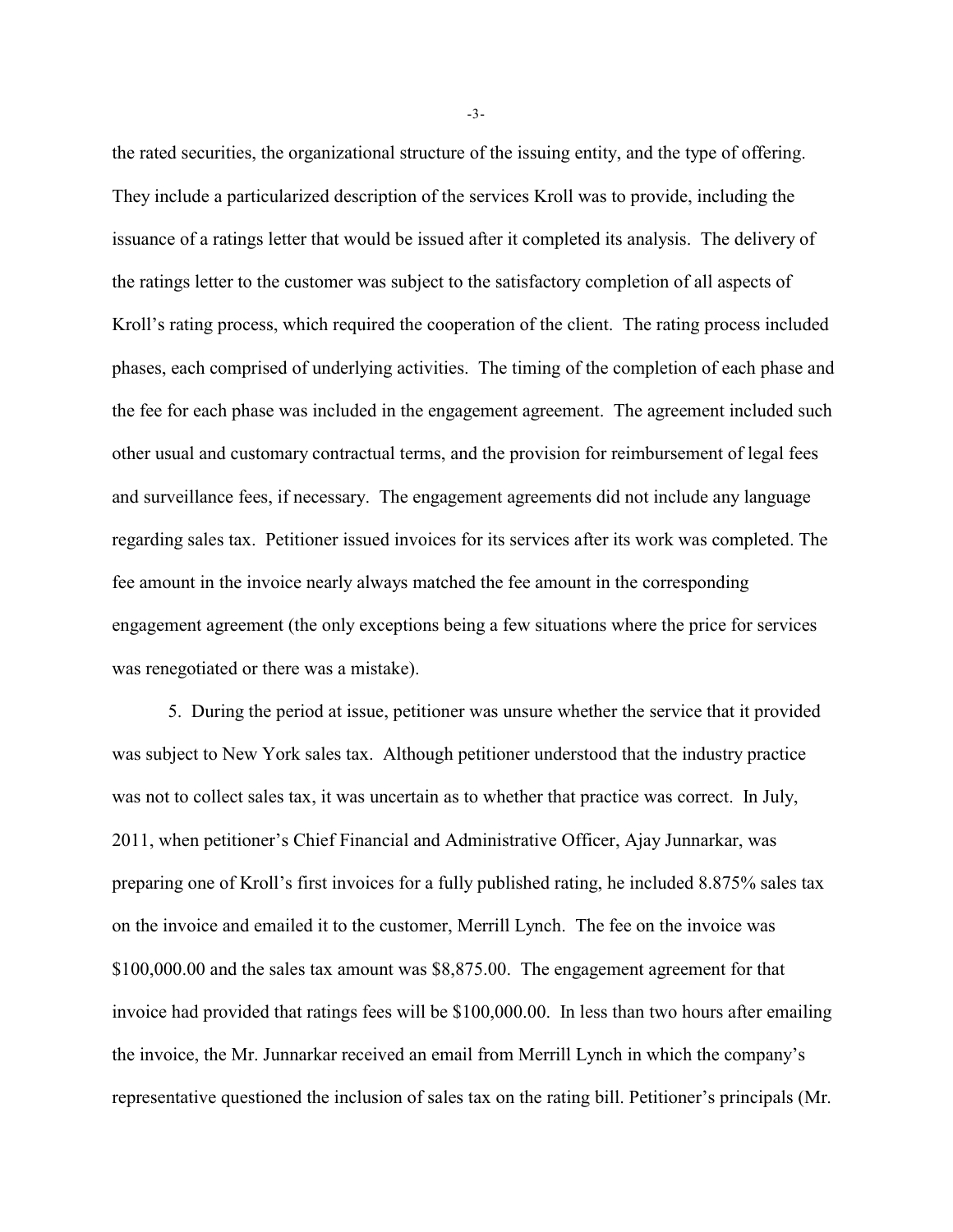Nadler and Mr. Junnarkar) decided to remove the tax from that invoice and did not try to collect sales tax again from any clients.

6. In 2011, petitioner consulted with its principal outside tax advisor, Daniel Zeman at BDO, regarding whether petitioner's securities rating services were taxable. Mr. Zeman testified that he and his state and local tax colleagues determined that the New York tax law was unclear regarding the taxability of securities rating services; thus, he advised petitioner to request an advisory opinion from the Division. A petition for an advisory opinion was filed on or about March 8, 2012.

7. In October 2011, petitioner began including the statement "includes any applicable sales taxes" on its invoices for securities rating services, surveillance fees and certain legal fees while waiting to receive an answer to its request for an advisory opinion from the Division. Mr. Zeman acknowledged in his testimony that he did not know the technical law, but he would interpret the inclusion of this type of statement on an invoice to indicate that sales tax would be calculated on the entire invoice amount. This statement regarding sales tax was not included on an invoice issued to a municipality or an entity that was tax exempt.

8. Petitioner did not remit sales tax on reimbursement amounts, such as fees for legal services that petitioner believed were non-taxable. As to the fees that were considered taxable, petitioner backed into the amount of sales tax that was remitted for each invoice by adjusting its fee so that the total of the fee plus 8.875%, equaled the amount of the deemed taxable fee in the engagement agreement and invoice. In essence, petitioner reported taxable sales that were reduced by the amount of the sales tax remitted.

-4-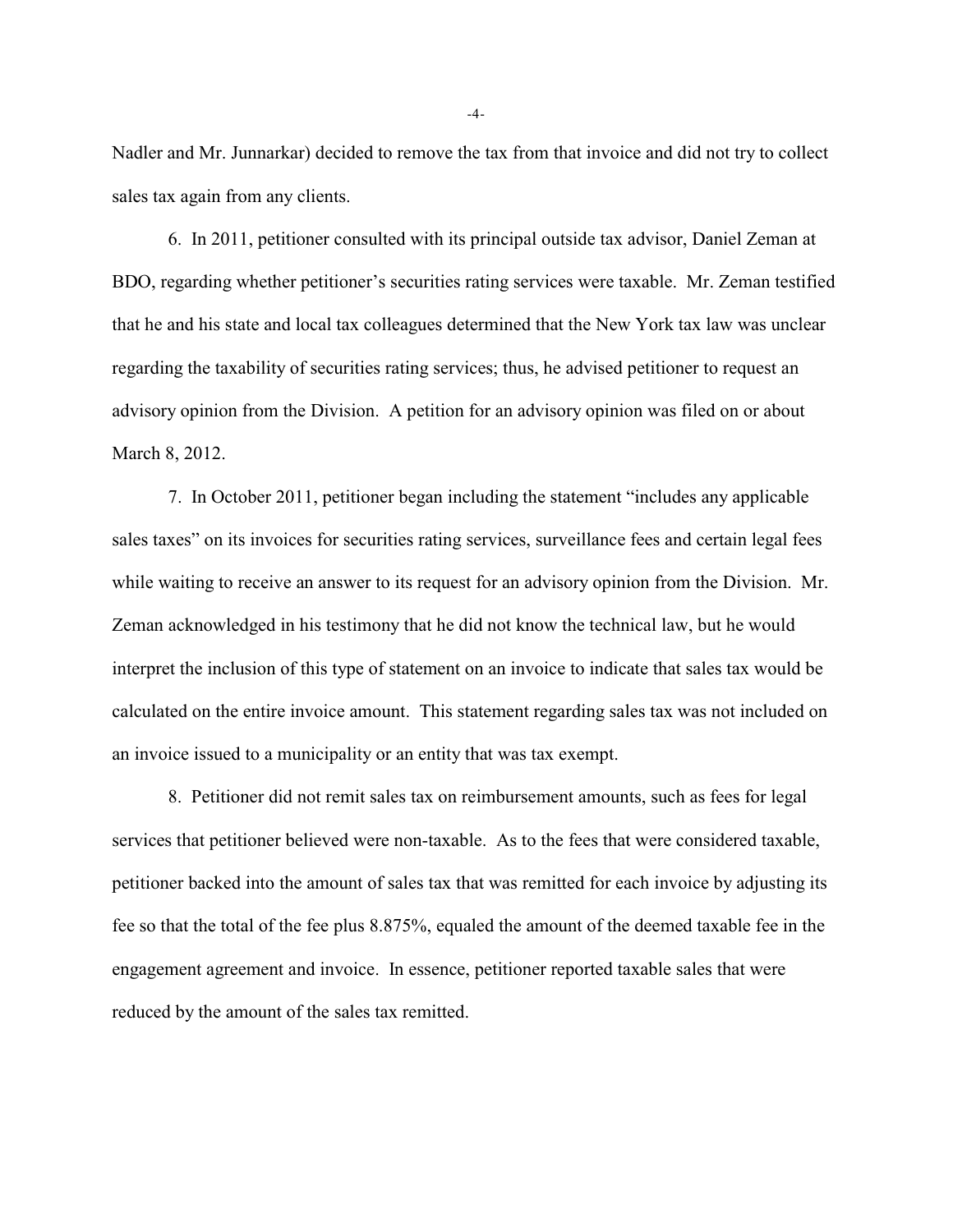9. The advisory opinion, TSB-A-13(27)S, was issued on September 9, 2013, over 18 months after it was requested by petitioner. The conclusion reached by the Division was that petitioner's credit rating service was not taxable under Tax Law § 1105 (c) (1), but, rather, taxable under Tax Law § 1212-A (a) (3). As such, petitioner's credit rating services are subject to New York City sales tax, if the service is delivered in New York City. At the time the advisory opinion was issued, industry groups expressed concern because the Division had historically taken the position that bond rating services were not subject to State or City sales taxes. A working group of industry members hired an outside counsel to negotiate with the Division over what they perceived to be a change in the Division's position as to whether sales tax must be collected on securities rating fees. In discussions with the groups, the Division maintained that the services were subject to New York City sales tax but acknowledged that this was a change in its position and that the agencies would need time to put systems in place to begin collecting the tax. A Technical Service Bulletin issued by the Division provided a safe harbor period for vendors until September 1, 2015, if no sales tax had been collected previously.

10. On December 20, 2013, petitioner submitted a refund claim for the period December 1, 2010 through August 31, 2013, claiming a refund of the New York State portion of sales tax that it paid on sales of securities rating services during this period. The claimed refund was in the amount of \$1,355,525.00. By letter dated April 25, 2014, the Division denied this claim in full. The denial letter stated, in pertinent part, that:

"A review of our records, along with the books and records you have provided, indicate that the taxable sales reported on your returns have been reduced by the tax due. This indicates that sales tax was collected from your customer and remitted to the department. No documentation was received to indicate that this tax was repaid to the customer."

-5-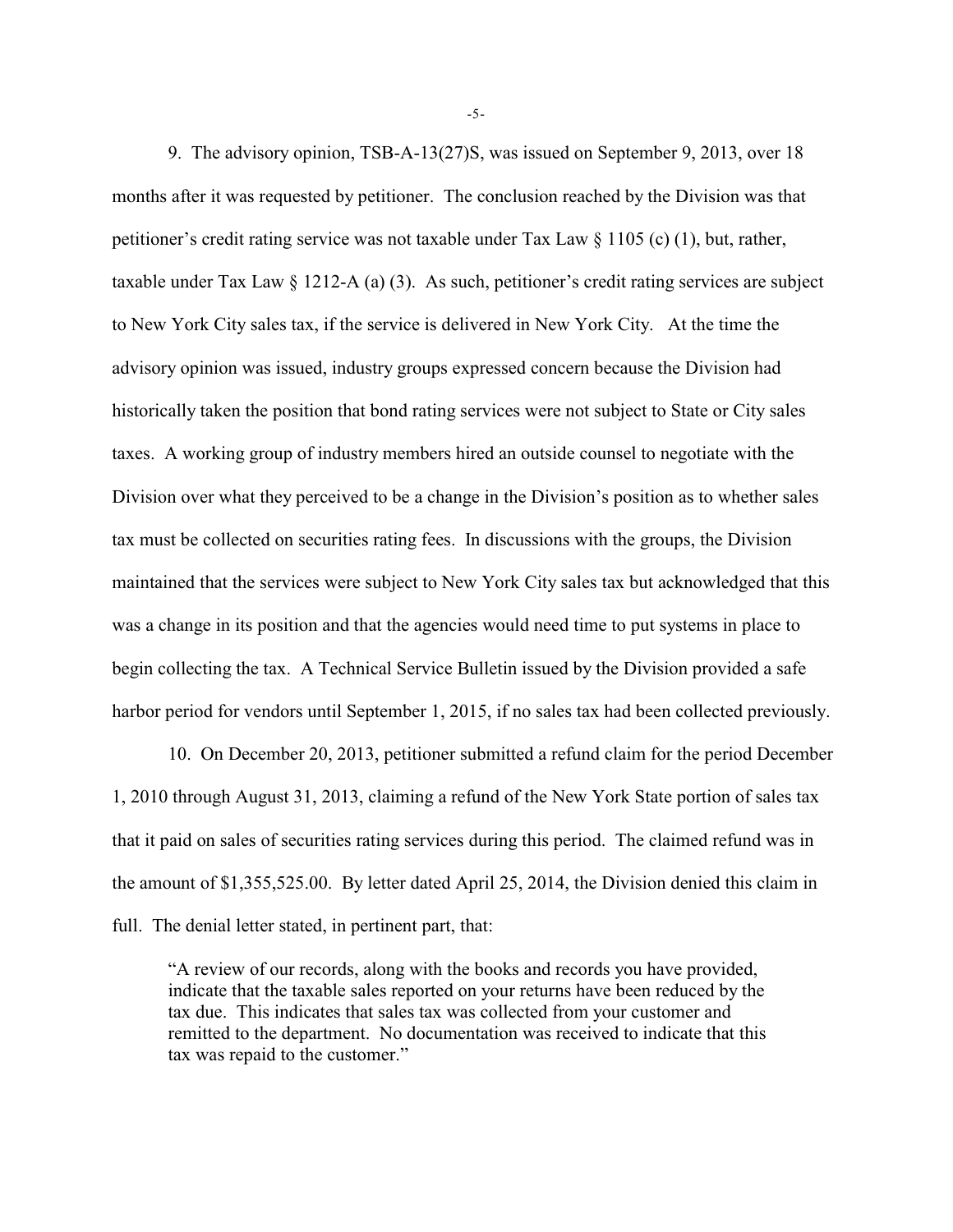11. Petitioner filed a request for a conciliation conference with the Bureau of Conciliation and Mediation Services (BCMS) to protest the refund denial letter. On January 23, 2015, a conciliation order, CMS No. 262580, was issued sustaining the denial of the refund.

12. Petitioner filed a timely petition (DTA No. 826900) on April 13, 2015, in protest of the conciliation order.

13. On March 30, 2015, petitioner filed a second claim for refund with the Division in the amount of \$944,432.00. This refund claim sought the local portion of sales tax paid by petitioner on sales of securities rating services during the period March 1, 2012 through September 12, 2013. By letter dated September 9, 2015, the Division denied the second claim for refund in full for the same reason as set forth in finding of fact 10.

14. On December 31, 2015, petitioner filed a petition (DTA No. 827411) in protest of the denial of its second refund claim.

15. On April 5, 2016, petitioner requested permission to amend its first filed petition (DTA No. 826900) to reflect the entire amount of sales tax that it had remitted for the period December 1, 2010 through August 31, 2013. The proposed amendment increased the refund amount from \$1,355,525.00 to \$2,317,727.00. The proposed amendment did not seek to add the short period of September 1, 2013 to September 12, 2013 that is included in the second refund claim.

16. On April 18, 2016, the Division filed a letter brief in opposition to petitioner's request to amend its petition. In its letter brief, the Division included a purported motion for summary determination of the second petition (DTA No. 827411) based upon the filing date of that petition. On April 27, 2016, petitioner filed a reply letter brief. Also, on April 27, 2016, the

-6-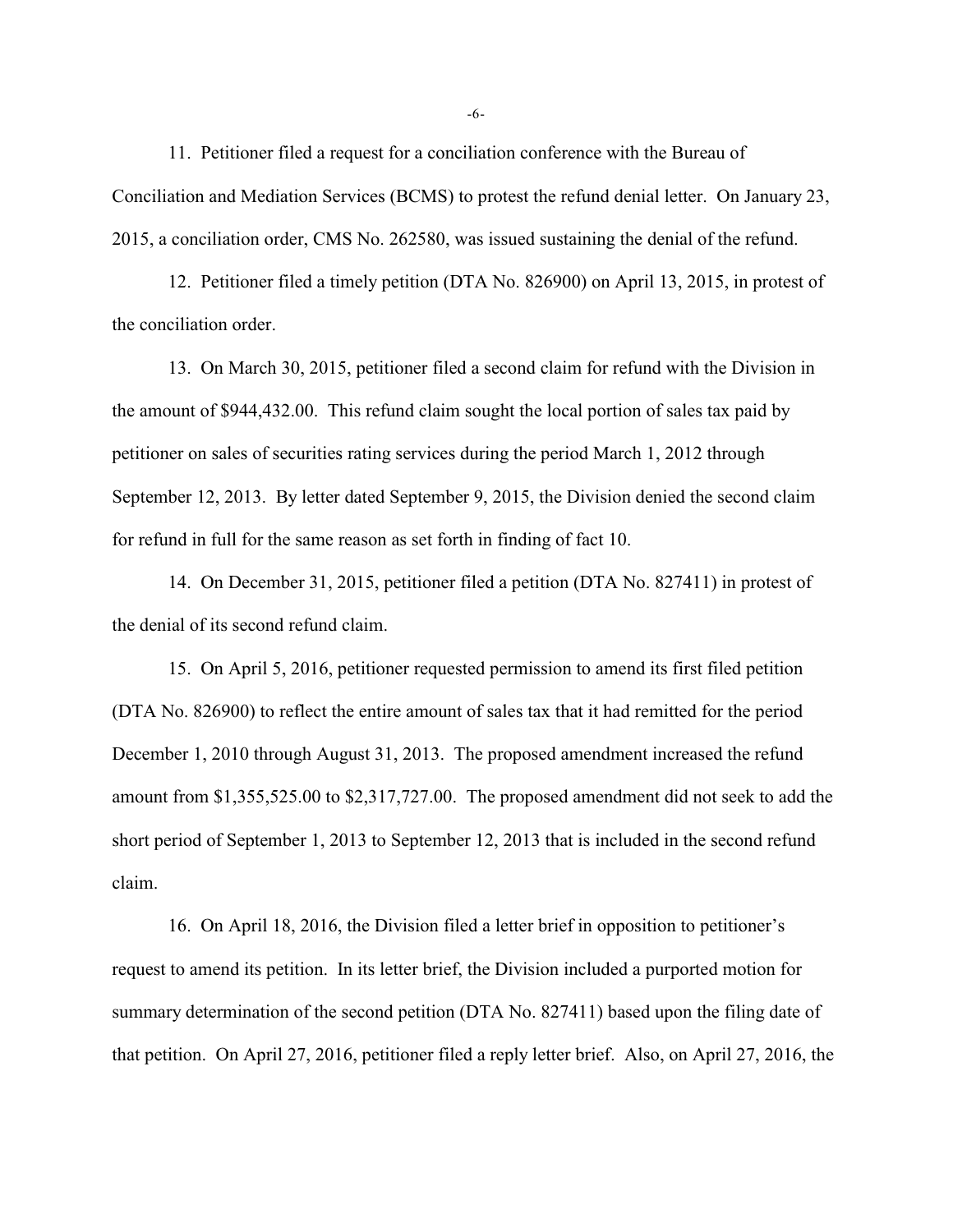Administrative Law Judge issued a letter ruling in which he granted the request to amend the petition and denied the motion for summary determination, finding that it did not constitute a proper motion in accordance with the Tax Appeals Tribunal's Rules of Practice and Procedure (Rules) section 20 NYCRR 3000.5 (c).

# *THE DETERMINATION OF THE ADMINISTRATIVE LAW JUDGE*

The Administrative Law Judge determined that the second filed petition (DTA No. 827411) would be deemed timely filed since the Division failed to prove proper mailing of the September 9, 2015 refund denial letter. She made no specific finding regarding the amendment to the original petition (DTA No. 826900). She noted that Tax Law § 1139 (a) requires that sales tax collected must be repaid to a customer before the Division may approve a refund. She determined that petitioner bears the burden of proof to show that it is entitled to the refund requested and that, based upon the invoices, engagement agreements and taxable sales reported on its sales tax returns, petitioner had not demonstrated that the sales tax was not collected from its customers.

The Administrative Law Judge considered petitioner's argument that it had paid the sales tax out of its own funds, but she concluded that if petitioner had, in fact, paid the sales tax on behalf of its customers, the sales tax rate would have been applied to the total amount set forth on each invoice. Instead, the Administrative Law Judge found that sales tax was not paid on the total amount of the invoice; rather petitioner subtracted the sales tax due from the invoice amount. The Administrative Law Judge determined that this method of breaking out the sales tax from the total amount received from its customers demonstrates that a portion of the amount collected from each customer represented sales tax.

-7-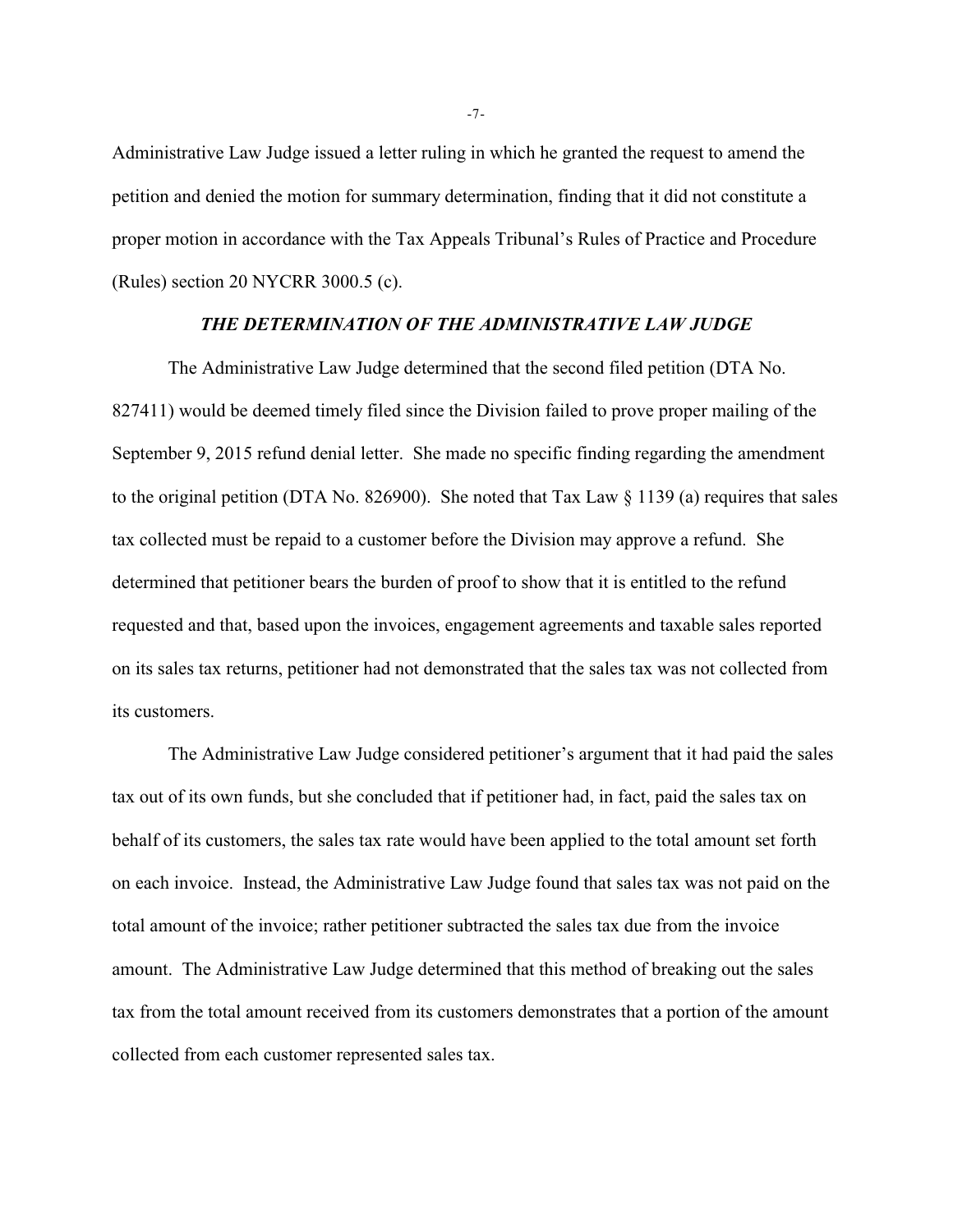The Administrative Law Judge also found that the statement "includes any applicable sales taxes" that was printed on petitioner's invoices indicates that the entire invoice amount is subject to sales tax. Since petitioner did not remit sales tax on the entire amount charged on the invoice, she concluded that petitioner collected the sales tax from its customers and the claims for refund must be denied.

The Administrative Law Judge addressed petitioner's claim of the untimely issuance of the advisory opinion and the claim of unjust enrichment. She noted that the Division of Tax Appeals has quasi-judicial authority to resolve tax controversies between the Division and taxpayers but determined that it does not have jurisdiction to consider petitioner's claim of the untimely issuance of an advisory opinion. The Administrative Law Judge rejected petitioner's claim of unjust enrichment, having already determined that petitioner's customers paid the sales tax and petitioner failed to repay them.

# *ARGUMENTS ON EXCEPTION*

On exception, petitioner argues that the Administrative Law Judge ignored the testimony and evidence that established that petitioner had paid the sales tax remitted to the Division out of its own funds and did not collect the sales tax from its clients. Petitioner argues that its clients, sophisticated banking and investment institutions, were not paying sales tax on securities rating services provided by other firms and that one of them objected to paying sales tax the first and only time petitioner tried to collect it.

Petitioner contends that its fees were individually negotiated with each client and that each fee was memorialized in an engagement agreement before petitioner began work for the client. Petitioner asserts that the fees in its invoices nearly always (with a small number of

-8-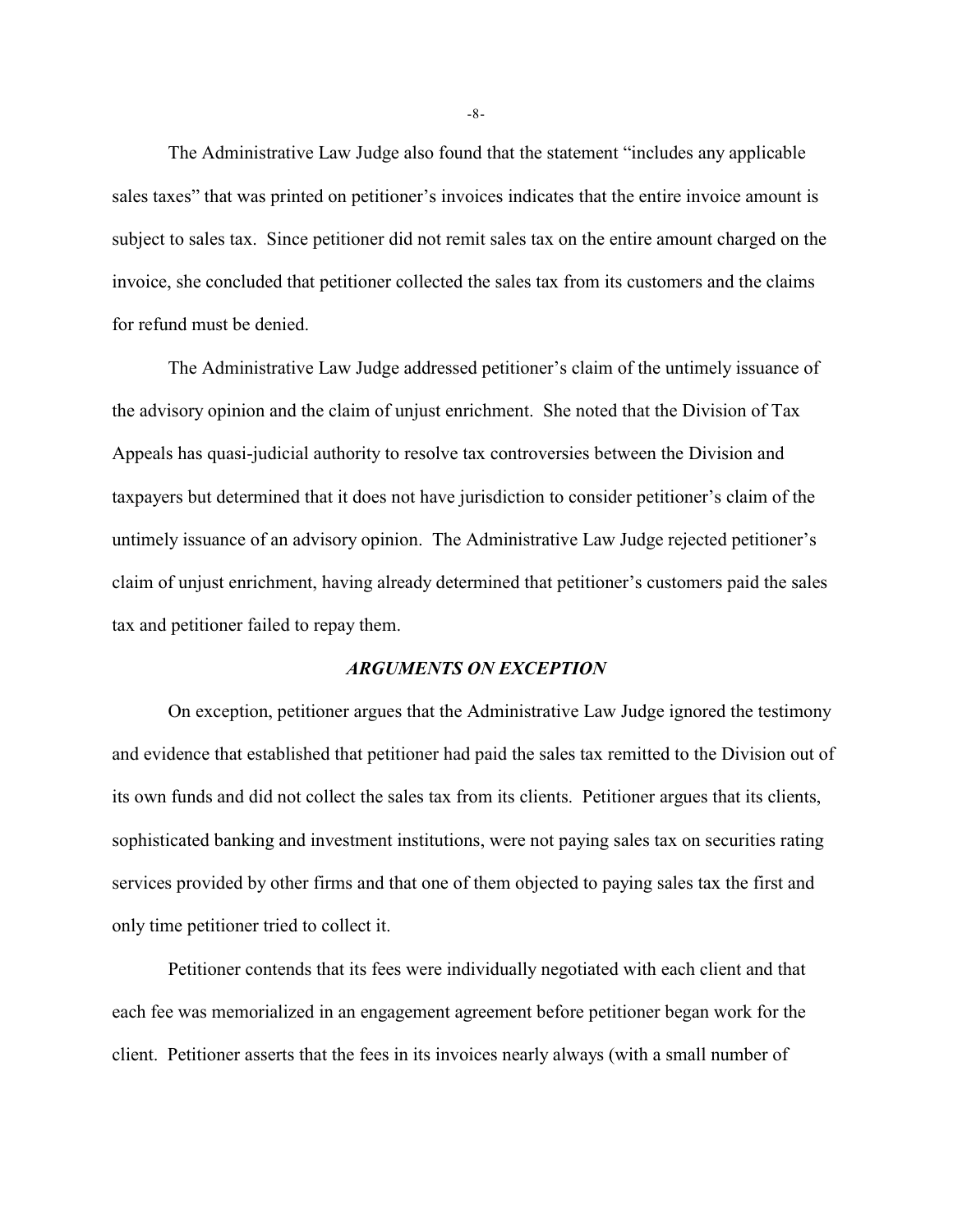exceptions for error or renegotiation) matched the fee in the engagement agreement relating to that invoice. There was no additional amount included for sales tax and the sales tax jurisdiction of the customer was not a consideration in petitioner's negotiation of the individual fee. Petitioner argues that the Administrative Law Judge's conclusion that petitioner collected sales tax based upon the method used to compute the sales tax remitted makes no sense. It contends that only the fees for its services that were negotiated were included on invoices, not the sum of fees for services and sales tax, and it argues that whether petitioner paid the correct amount of tax is not an issue.

Further, petitioner asserts that the statement "includes any applicable sales taxes" on its invoices was only intended to assure its clients that no additional amounts would be charged later for sales tax. It contends that the Division's own regulations recognize that such a statement does not mean that the sales tax is included in the price and the Administrative Law Judge incorrectly concluded that such a statement indicated that sales tax was collected. Petitioner states that it tried in good faith to properly determine whether it was required to collect sales tax and that it should not be penalized for "doing the right thing." It argues that the Administrative Law Judge failed to properly consider petitioner's unjust enrichment argument when the Division itself has determined that no state sales tax was owed and when most of the sales tax was remitted after the date by which the Division was legally required to issue its advisory opinion.

Finally, petitioner asserts that only one refund claim is at issue; that is the claim associated with the amended petition, which is for the same period as the original petition but increases the amount of the refund to \$2,317,727.00. Petitioner contends that the amended

-9-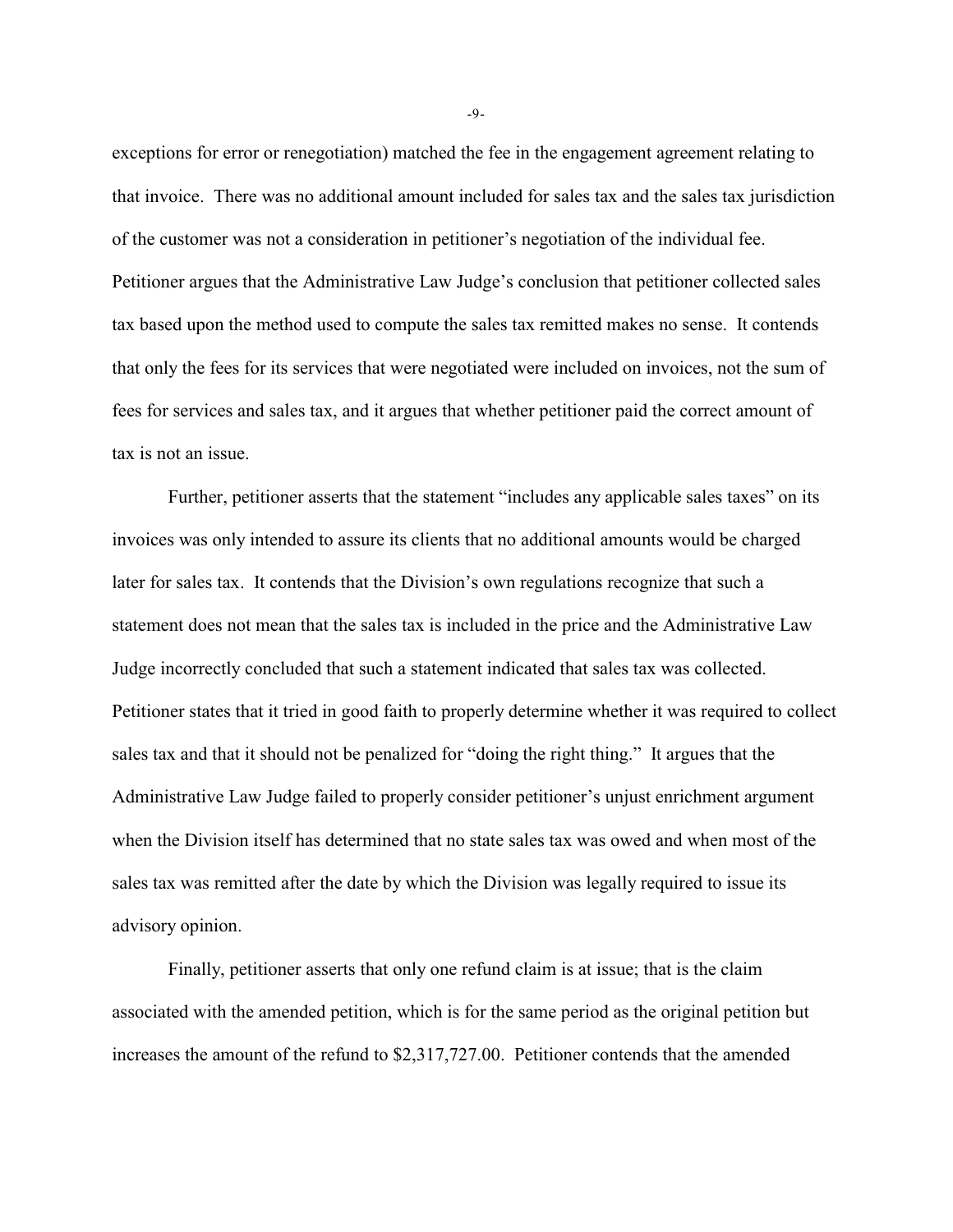petition includes all the tax paid by petitioner during the period at issue and that it is irrelevant which portion of the combined tax is attributable to New York City tax.

The Division first argues that a presumption of correctness attaches to refund denials and that petitioner has not met its burden of proof to establish that the refund denials were erroneous or otherwise improper. The Division next argues that petitioner has not met its burden of proof to establish entitlement to the refund claims because it has failed to refund the sales tax collected and made errors in the calculation of tax remitted. The Division contends that petitioner's invoices and method of collection demonstrate that sales tax was, in fact, collected from its customers. It asserts that when sales tax is not separately stated on an invoice, the entire amount charged is subject to tax. It further asserts that petitioner calculated the amount of its receipts that represented sales tax, reduced its reported gross sales by that amount, and then remitted the difference as sales tax. Accordingly, the Division contends that the Administrative Law Judge correctly determined that petitioner's method of calculating its taxable sales and the amount of sales tax remitted indicates that petitioner collected sales tax from its customers.

The Division also asserts that petitioner is not entitled to its first refund claim because it made errors in the calculation of the refund amount for state sales tax. It contends that petitioner failed to prove the extent of its local sales and it failed to calculate tax on the entirety of its receipts. It, therefore, overstated the refund for state sales tax by understating the local sales tax due. The Division argues that petitioner is not entitled to its second refund claim because neither the Division's advisory opinion nor the technical memorandum issued by the Division after the issuance of the advisory opinion obviated petitioner's prior responsibility for collecting and remitting the local sales tax.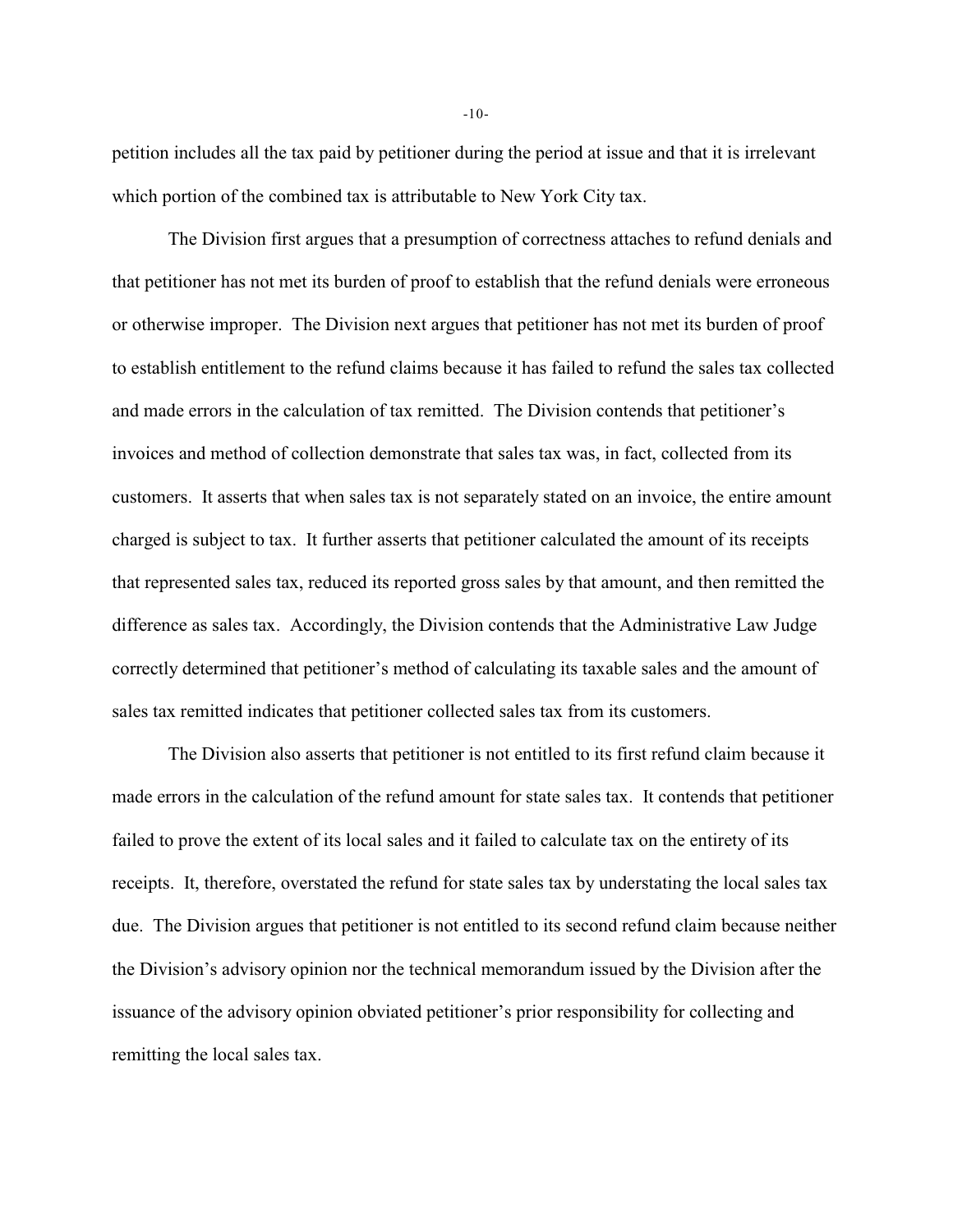Additionally, the Division argues that the amended petition is substantively defective because the claimed amount of \$2,317,727.00 includes local sales tax and petitioner's services were properly subject to the New York City sales tax. The Division asserts that the amended petition is procedurally defective because the amount claimed exceeds the amount of the first refund claim denial and, thus, the Tribunal lacks subject matter jurisdiction over the amended petition. It also asserts that no subject matter jurisdiction exists where no refund claim was ever filed for the amount of \$17,770.00, which is the difference between the amount in the amended petition and the combined amount of the first and second refund claims.

Lastly, the Division asserts that the late issuance of the advisory opinion does not result in unjust enrichment.

### *OPINION*

We begin with the procedural issue regarding whether the amendment of the petition in the matter of DTA No. 826900, filed in protest of the first refund denial notice is procedurally or substantively defective. The amendment was accepted by the Administrative Law Judge in the letter ruling, dated April 27, 2016. The Judge advised that there would be an opportunity to argue the issue at, and after, the hearing, but the issue was not addressed in the determination.

Even though there is no exception addressing this issue, it is appropriate to review the facts and circumstances surrounding the amendment since they call into question the subject matter jurisdiction of the Tribunal. Subject matter jurisdiction may be raised at any point in a

<sup>&</sup>lt;sup>1</sup> Although petitioner filed two refund claims and two petitions for different amounts and covering different time periods, it contends that the second refund claim is not relevant to the request to amend its first petition, which it argues is the only petition that is relevant to this proceeding. The Division asserts that the proposed amendment is an attempt to get around the fact that the second petition was untimely. Since the second petition is timely, the merits of both refund claims are at issue. Consequently, given the overlap in period for the two refund claims, by its amended petition, petitioner would have us also consider whether it is entitled to a refund of the local portion of sales tax on its services as remitted for the period December 1, 2010 through February 29, 2012.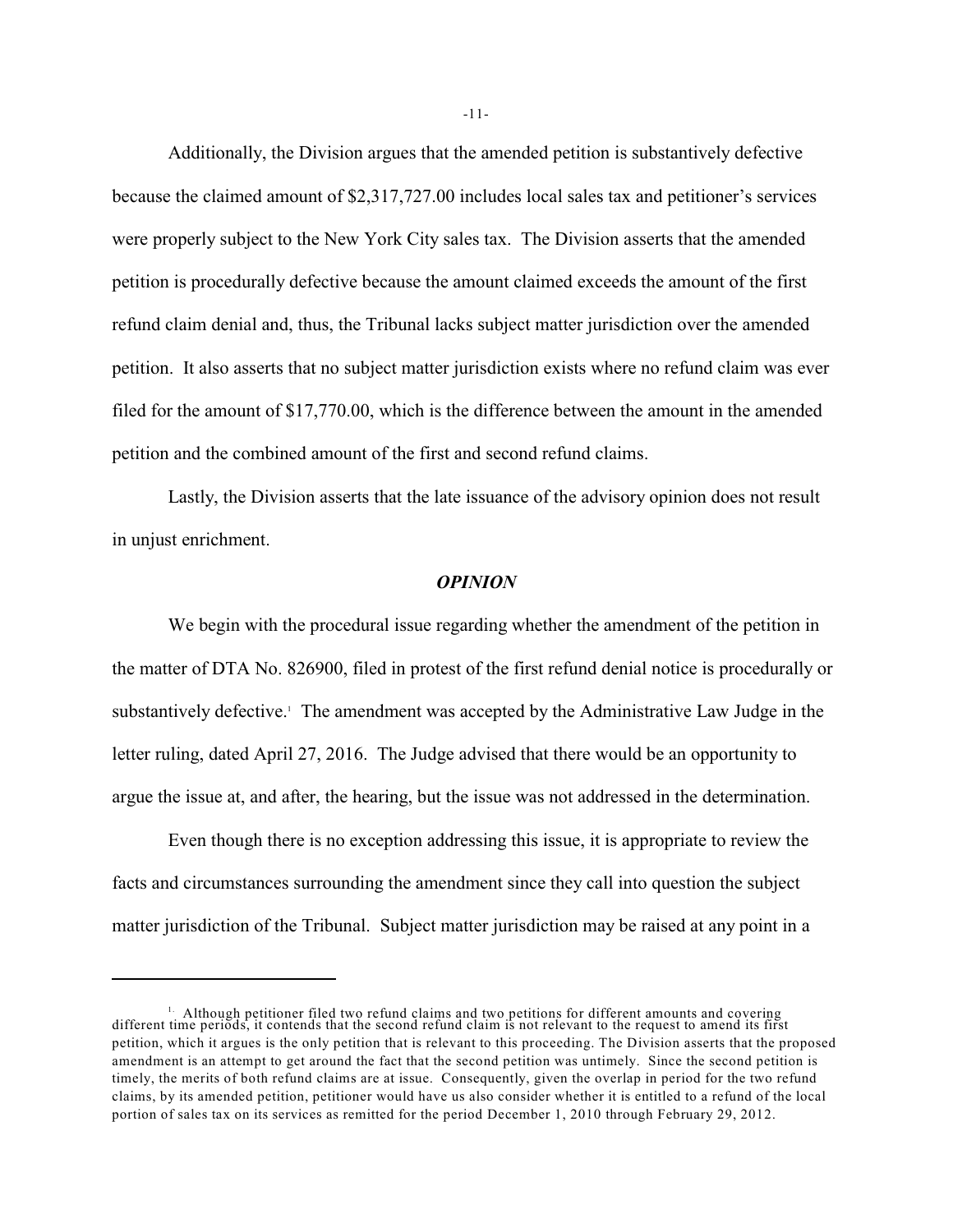proceeding (*see Matter of Scharff*, Tax Appeals Tribunal, October 4, 1990, *revd on other*

# *grounds sub nom Matter of New York State Dept. of Taxation & Fin. v Tax Appeals Trib.*, 151

Misc 2d 326 [1991]). In *Scharff*, the court held that the Tribunal had to give notice to the parties before dismissing the petition. In this case, petitioner was provided with notice and had an opportunity to respond to the Division's arguments regarding lack of subject matter jurisdiction.

The Rules prescribe the requirements for amended pleadings as follows:

"Either party may amend a pleading once without leave at any time before the period for responding to it expires, or within 20 days after service of a pleading responding to it. After such time, a pleading may be amended only by written consent of the adverse party or by the consent of the supervising administrative law judge or the administrative law judge or presiding officer assigned to the matter….No amendment shall be allowed under this subdivision after the expiration of the time for filing the petition, if such amendment would have the effect of conferring jurisdiction on the division of tax appeals over a matter which otherwise would not come within its jurisdiction under the petition as then on file" (20 NYCRR 3000.4 [d] [1]).

The intent of the Rules is to afford the public due process of law and the legal tools necessary to facilitate the rapid resolution of controversies, while at the same time avoiding undue formality and complexity (20 NYCRR 3000.0 [a]). Leave to amend pleadings shall be freely given upon such terms as may be just (20 NYCRR 3000.4 [d] [1]).

Proceedings in the Division of Tax Appeals are commenced by the filing of a petition protesting any written notice of the Division of Taxation that has advised the petitioner of a tax deficiency, a determination of tax due or a denial of a refund or credit application (Tax Law § 2008 [1]). To claim a refund or credit for any tax, a person must file an application for such refund or credit with the Division (Tax Law § 1139 [a]; 20 NYCRR 534.2 [a]). The Division, on behalf of the Department of Taxation and Finance, will review, and either grant, adjust or deny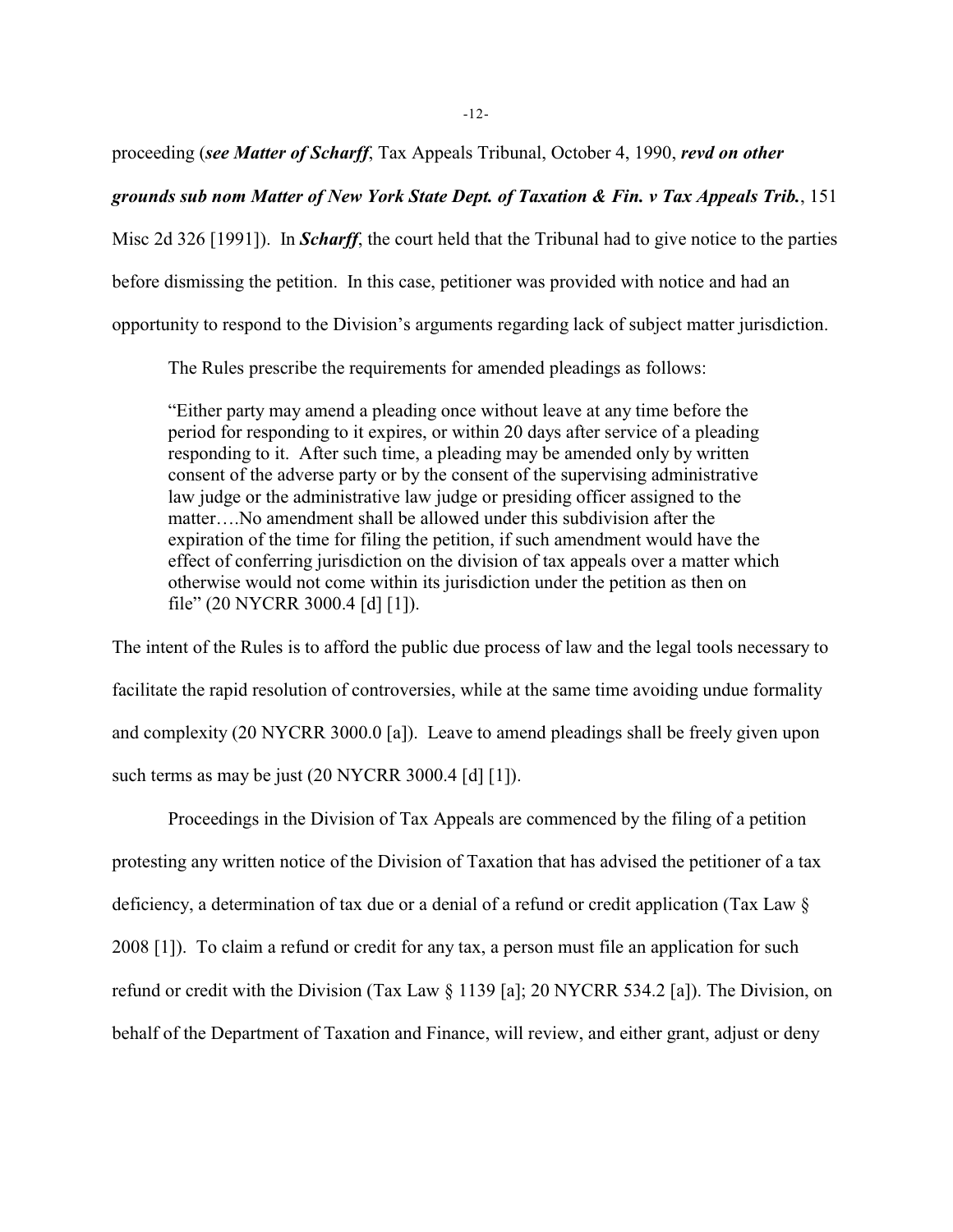the application for credit or refund and issue a determination to the taxpayer (20 NYCRR 534.2 [d] [1]). The determination is final and irrevocable unless the applicant, within 90 days after the date of mailing the notice of determination, applies to BCMS for a conciliation conference or to the Division of Tax Appeals for a hearing to review the determination (Tax Law § 1139 [b]; 20 NYCRR 534.2 [d] [3]). Such a claim for credit or refund of an overpayment of sales tax must be filed within three years from the time the return was filed or two years from the time the tax was paid, whichever is later (Tax Law § 1139 [c]).

As discussed above, after receiving the Division's advisory opinion, dated September 9, 2013, petitioner here filed an administrative claim for refund for only a portion of the total sales tax remitted during the period under review in DTA No. 826900. That original refund claim in the amount of \$1,355,525.00 was filed on December 20, 2013. After review, the Division denied the claim by the issuance of the refund claim denial notice, dated April 25, 2014. Petitioner filed a timely request for a conciliation conference in BCMS. BCMS issued a conciliation order, dated January 23, 2015, which sustained the denial of the refund. Thereafter, petitioner filed a timely petition on April 13, 2015. Petitioner sought to amend that petition to increase the amount of the refund claimed to \$2,317,727.00, without filing a refund claim with the Division for the increased tax amount.

The issue here is whether a petition in the Division of Tax Appeals filed in protest of a refund claim denial by the Division may be amended to increase the amount of the refund after the final determination had been made by the Division; after the deadline to file a petition had expired; and well after the expiration of the limitation period to file a refund claim.<sup>2</sup> Petitioner

-13-

 $2.$  An amended sales tax return summary in the record shows that eleven ST-100 sales tax returns were filed between December 1, 2010 and August 31, 2013. All of those returns except for the last two were for periods more than three years before the date of the proposed amendment.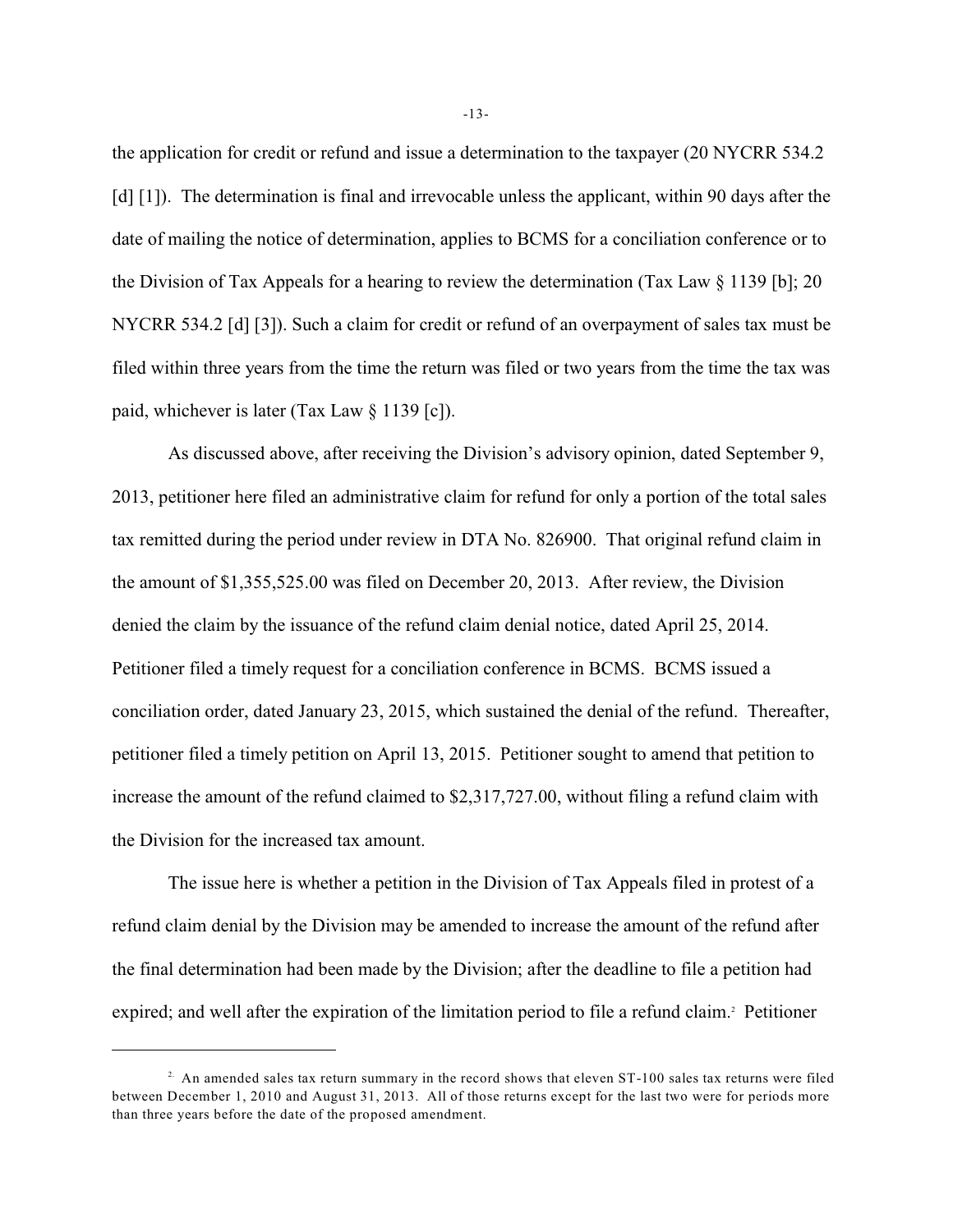claims that the amendment was proper and did not confer jurisdiction on the Division of Tax Appeals over a matter that otherwise would not come within its jurisdiction under the petition as then on file. It bases that assertion on the fact that the additional sales tax refund claimed was remitted at the same time as the sales tax that is the subject of the original petition. Petitioner asserts that the sales tax is for the same transactions during the same tax period under review as in the original petition. It argues that the amendment properly reflects the entire amount of sales tax that petitioner remitted during the period at issue. Petitioner claims, therefore, that there is no prejudice to the Division and that it should have easily been able to discern the correct amount that should be have been claimed. For the following reasons we cannot agree.

The Division of Tax Appeals is a forum of limited jurisdiction (Tax Law § 2008; *Matter of Scharff)*. Its power to adjudicate disputes is exclusively statutory (*id.*). Tax Law § 1139 (a) and its implementing regulations require a person to file an application with the Division to receive a tax refund or credit (*see* 20 NYCRR 534.2 [a]). It is the written denial of a refund or credit application issued by the Division that is the critical document, which, if challenged within 90 days from issuance, provides the jurisdiction for review by the Division of Tax Appeals (*see Matter of Shnozz'z, Inc.*, Tax Appeals Tribunal, February 22, 1991; Tax Law §§ 2008 [1]; 1139 [b]). Tax Appeals' subject matter jurisdiction extends only to the tax included in the Division's refund denial notice and there is no provision in the statute or regulations for increasing the tax amount of the refund denial notice. In effect, the amendment to the petition seeks to amend the refund claim. The fact that the transactions giving rise to the additional sales tax are the same as those in the original petition is not dispositive. The requested amendment would impermissibly expand the scope of the underlying petition to include a refund amount in

-14-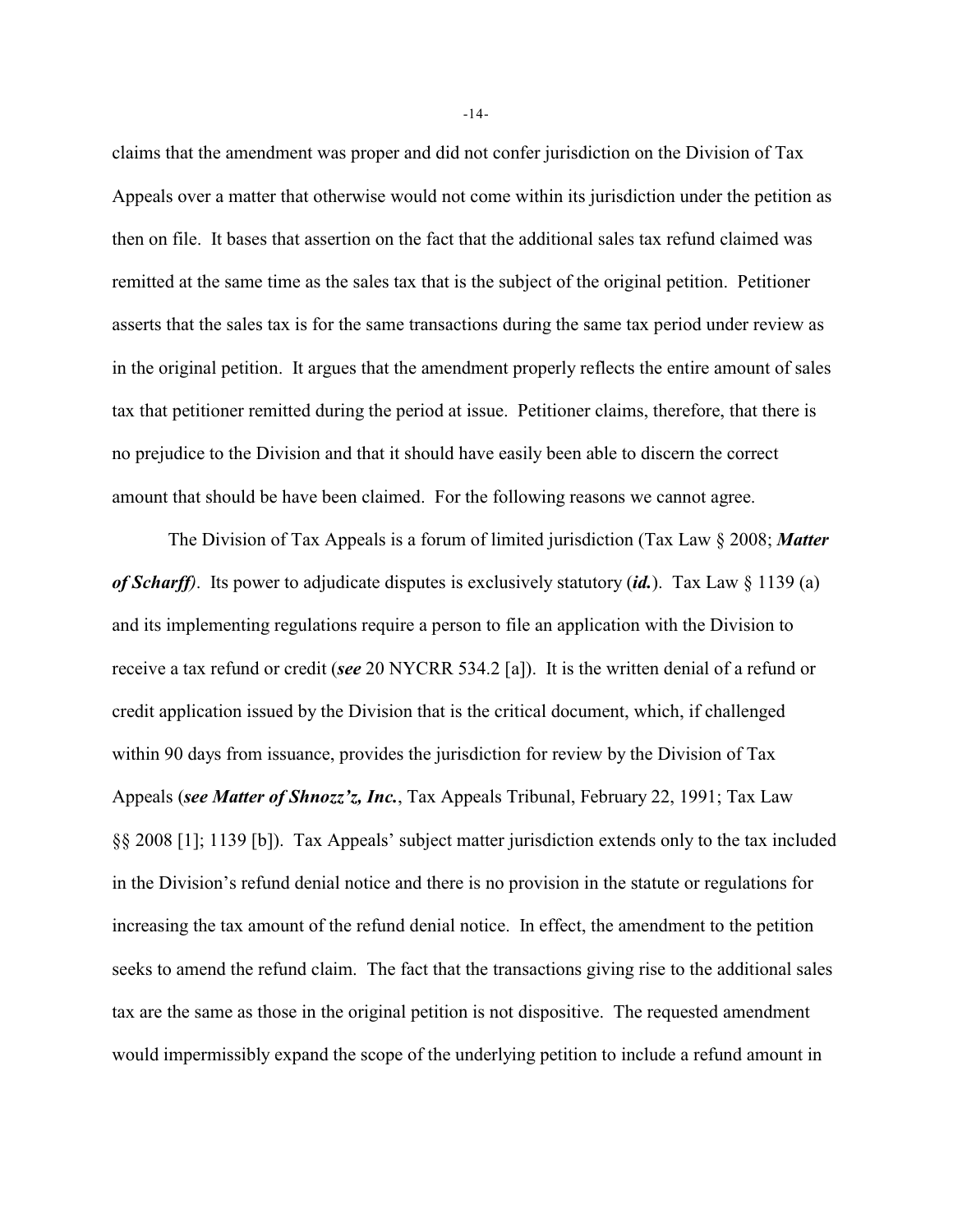excess of the amount of the refund claim and refund denial letter well after the final action was taken on that refund application and well after the statute of limitations to file a refund claim had expired. Indeed, approval of the amendment would render the filing requirements and the statute of limitations for refund claims superfluous.

In support of the proposed amendment in the proceeding below, petitioner cited to two federal court cases for their persuasive rationale contending they would be instructive in deciding whether the amendment should be approved (*Mutual Assurance, Inc. v United States*, 56 F3d 1353 [11th Cir 1995] and *Red River Lumber Co. v United States*, 139 F Supp 148 [Ct Cl 1956]). These cases are distinguishable from the instant proceeding in that they pertain to administrative refund claims; here, we are addressing an amendment to a petition to review the denial of a refund claim. As such, those cases are not pertinent here.

The Division of Tax Appeals' general policy of applying procedural rules flexibly so as to reach a just result does not permit us to entertain matters outside of our jurisdiction. Based on the facts and legal issues presented, we find that the additional tax amount in petitioner's proposed amendment would have the effect of conferring jurisdiction on the Division of Tax Appeals over a matter that otherwise would not come within its jurisdiction under the petition as then on file. As such, the request to amend the petition should have been denied (20 NYCRR 3000.4 [d] [1]).

In light of the finding that the amendment was improper, we will review and consider the original amount claimed in the first filed petition in DTA No. 826900. In addition, given that the second petition in DTA No. 827411 has been deemed timely filed by the Administrative Law Judge and has not been challenged on exception, and given that the material facts and issues are

-15-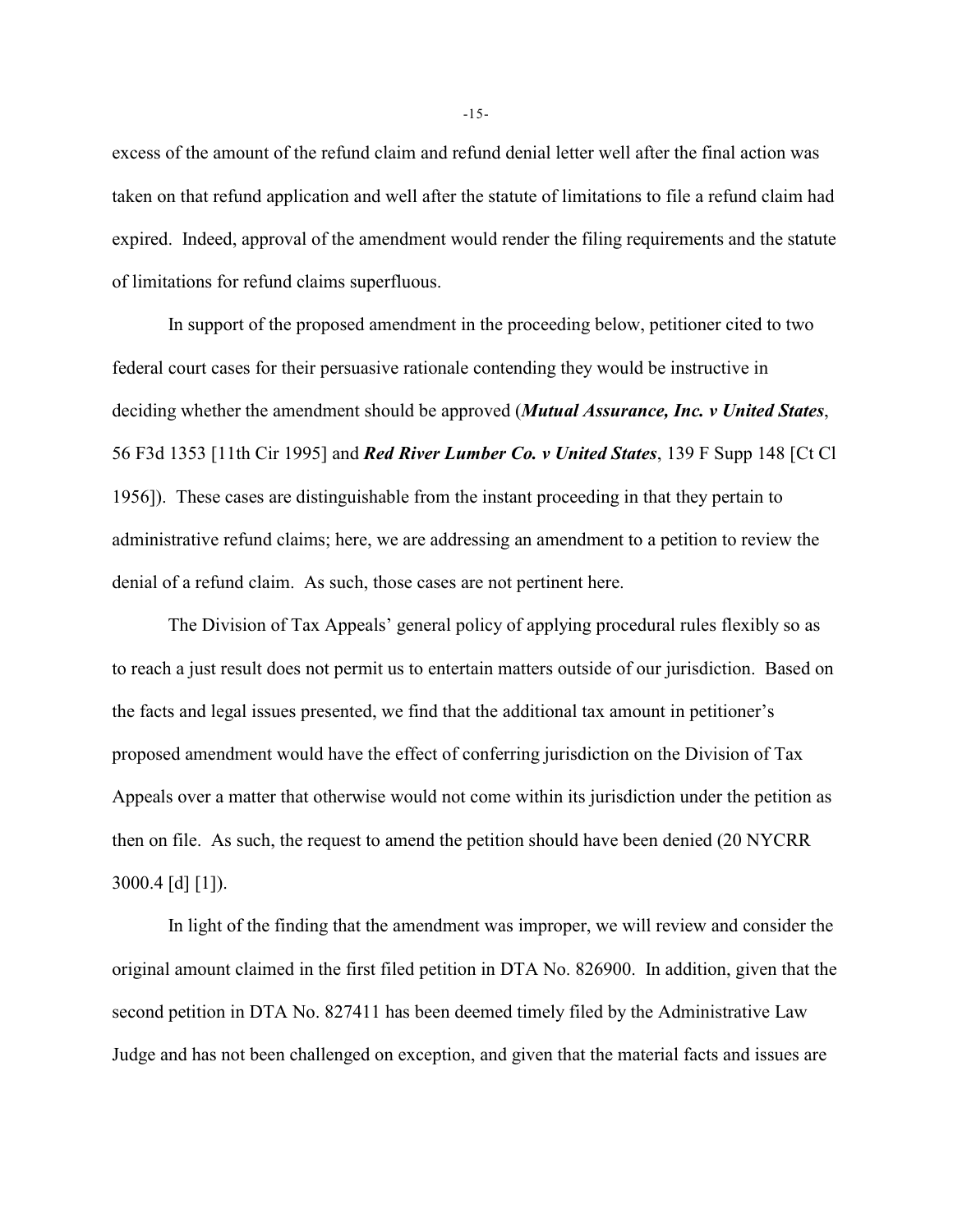the same in both proceedings, we will consider the arguments made by both parties and render a decision with respect to the petitions in both DTA Nos. 826900 and 827411.

As to the merits of the proceedings, a presumption of correctness attaches to a properly issued statutory notice issued by the Division and petitioner bears the burden to prove by clear and convincing evidence that the denial of the sales tax refund claim was erroneous (20 NYCRR 3000.15 [d] [5]; *see Matter of Aum Sidhdhy Vinayak, LLC*, Tax Appeals Tribunal, December 8, 2011; *Matter of Land Trans. Corp.*, Tax Appeals Tribunal, June 29, 2000). In so doing, petitioner must demonstrate that it is entitled to the refund claimed (*see Matter of Gallagher*,

Tax Appeals Tribunal, October 23, 2003).

Tax Law § 1139 (a) requires the Division to refund or credit any tax erroneously,

illegally or unconstitutionally collected or paid upon a timely filed application. Such a refund is

not automatic, however. Tax Law § 1139 (a) conditions such refunds as follows:

"No refund or credit shall be made to any person of tax which he collected from a customer until he shall first establish to the satisfaction of the tax commission, under such regulations as it may prescribe, that he has repaid such tax to the customer."

The Division's regulations at 20 NYCRR 534.8 (a) (2) further provide:

"(2) Any person who has erroneously, illegally or unconstitutionally collected a tax from a customer may, repay such tax to the customer and in turn claim a refund or credit of such tax from the Department of Taxation and Finance, provided the tax has been paid to the Department of Taxation and Finance.

(3) No refund or credit may be made to any person of tax which he collected from a customer until he shall first establish to the satisfaction of the Department of Taxation and Finance, as provided in section 534.2 of this Part [20 NYCRR 534.2], that he has in fact repaid such tax to the customer."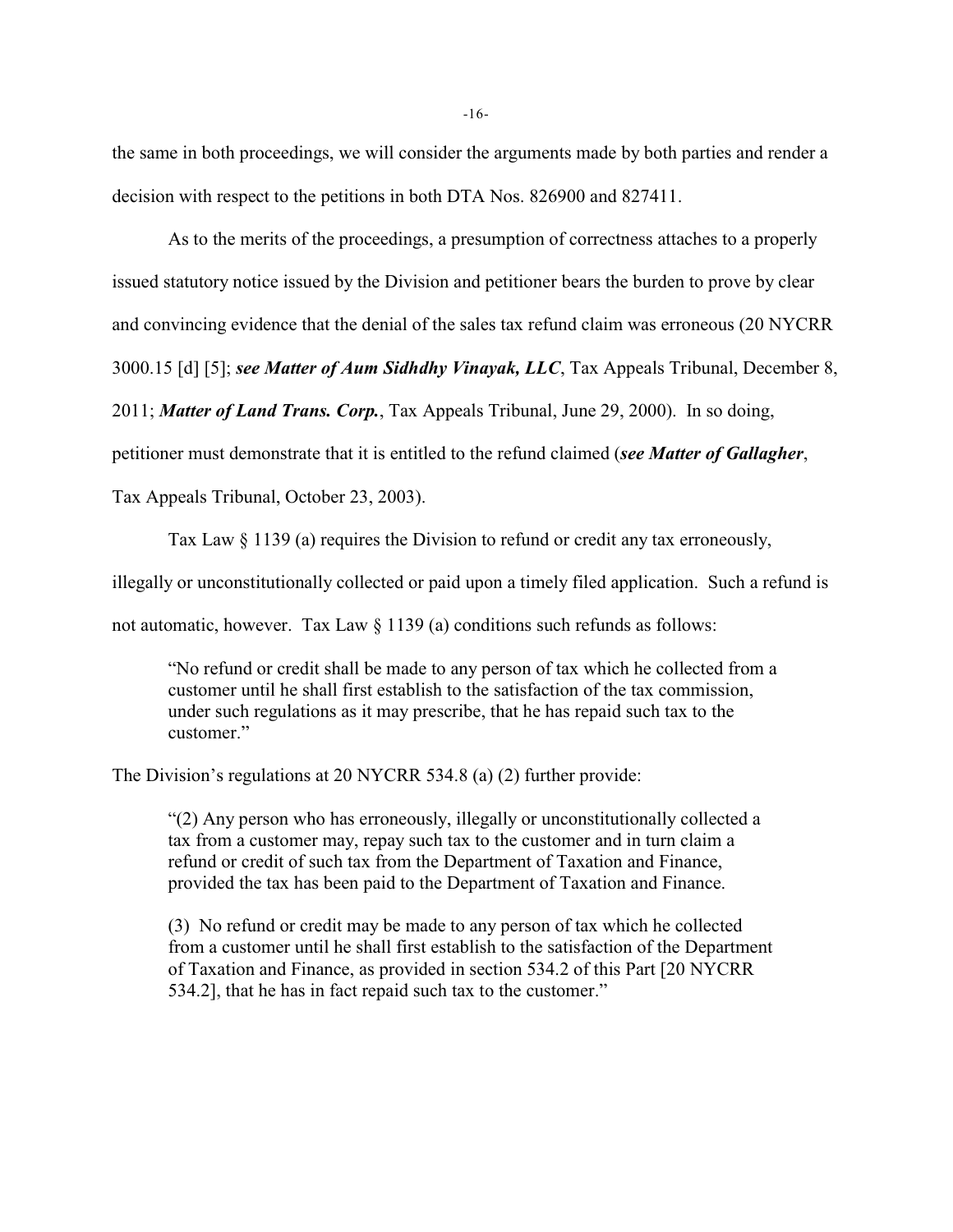The Division's regulations set forth the documentation and proof of payment required to establish that such a refund has been made (*see* 20 NYCRR 534.2). Neither the Tax Law nor its implementing regulations set forth specific requirements to demonstrate whether sales tax has been collected from a customer.

We have previously concluded that the requirements of Tax Law § 1139 (a) are clear and unequivocal: taxes collected must be repaid before a refund may be issued (*see Matter of New Cingular Wireless PCS LLC*, Tax Appeals Tribunal, February 16, 2016, *mod on other grounds Matter of New Cingular Wireless PCS LLC v Tax Appeals Trib. of the State of N.Y.*, 153 AD3d 976 [3rd Dept 2017] [Petitioner erroneously billed, collected and remitted New York sales tax on its sales of internet access services. The issue centered on the form and timing of the repayment of the sales taxes to New Cingular's customers]).

In this proceeding, there is no dispute that petitioner remitted the sales tax that is the basis of its two refund claims. Petitioner contends that it is not required to pay sales tax to its customers because it did not charge sales tax or collect sales tax from them. Rather, petitioner argues that it paid the sales tax out of its own funds while waiting for an advisory opinion to be issued by the Division on the issue of whether sales tax was due at all. Petitioner filed its petition for an advisory opinion on or about March 8, 2012, after consulting with its outside tax advisor, who concluded that clarification was needed to determine if its services were subject to sales tax.

In the advisory opinion issued on September 9, 2013, some 18 months after the petition was filed, the Division determined that petitioner's services constitute a credit rating service because they consist of evaluating a client's financial information and providing a rating on the client's financial products. The conclusion reached by the Division, therefore, was that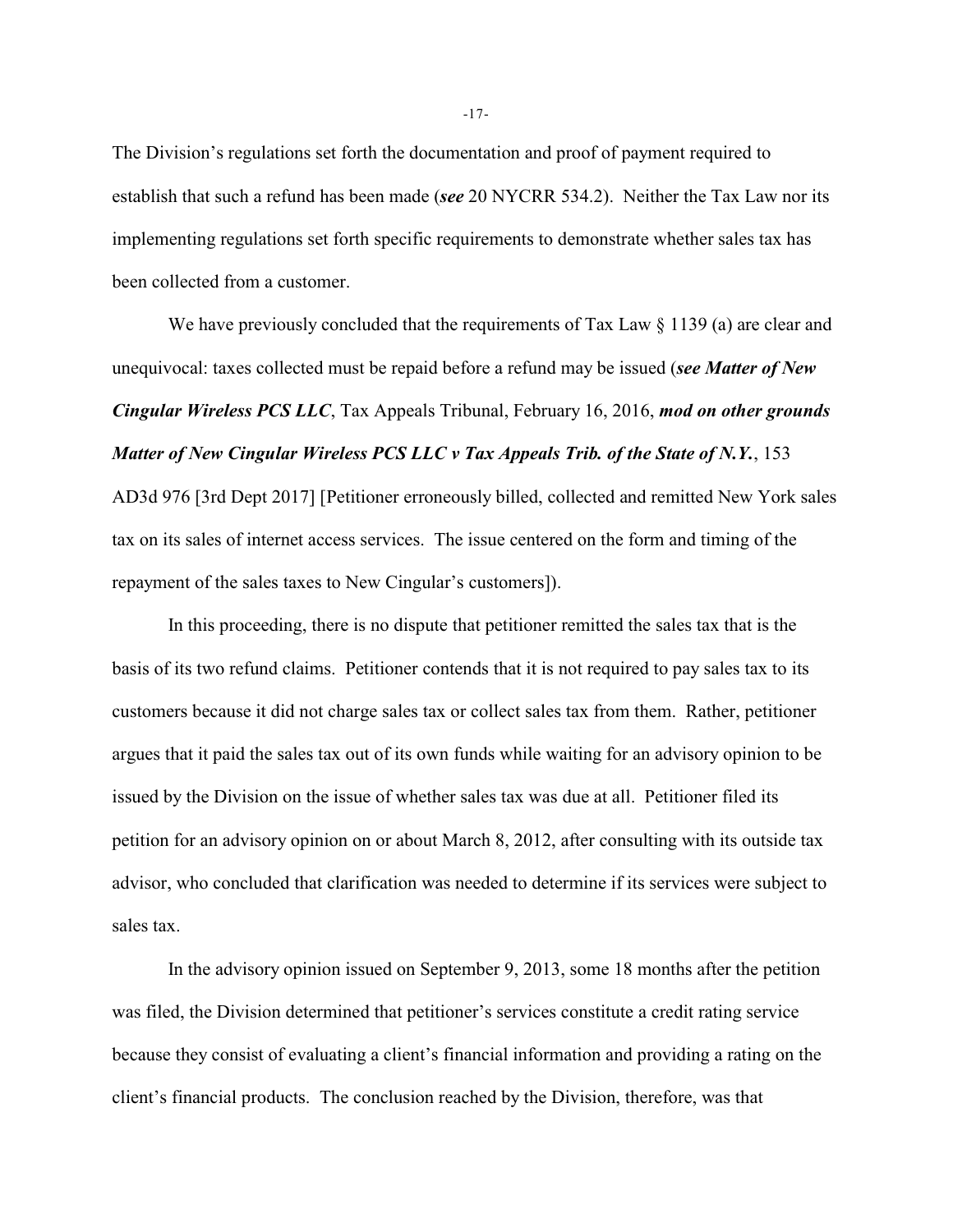petitioner's services are not subject to state sales tax under Tax Law § 1105 (c) (1), because petitioner does not furnish information to its client and, therefore, is not providing an information service that would be taxable under that section of law. The Division also determined, however, that Tax Law § 1212-A (a) (3) authorizes New York City to impose a local sales tax on credit rating and credit reporting services (except to the extent otherwise taxable under Article 28 of the Tax Law). It further determined that Administrative Code of City of NY § 11-2040, in fact, imposes tax on those services. Thus, although petitioner's service is not an information service subject to tax pursuant to § 1105 (c) of the Tax Law, the Division concluded that its credit rating service is subject to tax under Tax Law  $\S$  1212-A (a) (3). The Division outlined the method to be used in determining the delivery location of credit rating services for purposes of the New York City sales tax in Technical Memorandum TSB-M-15(4)S, issued on July 24, 2015.

The Division asserts that sales tax was collected by petitioner from its customers and that its refund claim denials are proper because petitioner did not repay the collected sales tax as required by Tax Law § 1139 (a) and, therefore, petitioner did not demonstrate entitlement to the claimed refunds. The Division bases its position on the fact that petitioner's reported taxable sales were reduced by the tax due. The Division determined, and the Administrative Law Judge concluded, that such method of reporting sales tax indicated that petitioner's customers paid the sales tax. The Division also asserts, and the Administrative Law Judge agreed, that the statement printed on petitioner's invoices "includes any applicable sales taxes" supports the determination that sales tax was collected.

-18-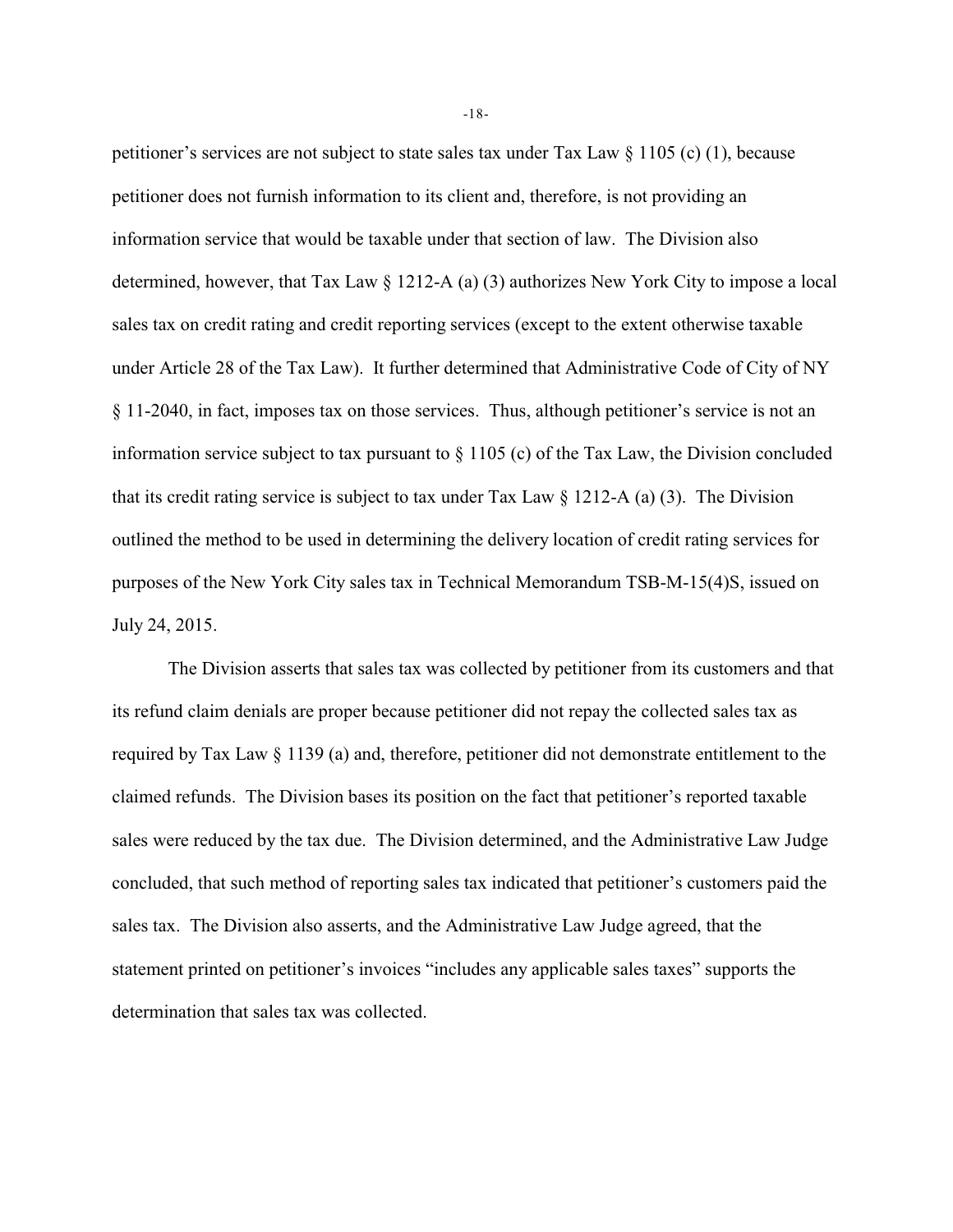The Tribunal addressed the issue of what a taxpayer must prove to establish that it bore the cost of an excise tax in *Matter of Merit Oil Corp.*, Tax Appeals Tribunal, March 10, 1994. Like the sales tax, excise tax imposed under Tax Law  $\S 284 (1)$  is borne by the purchaser, although there is no requirement that excise tax be separately stated (*see* Tax Law § 289-c [1]). In *Merit Oil*, the Tribunal concluded that a gasoline retailer was entitled to a refund of New York City gasoline tax paid in error because the taxpayer did not include the tax in the sales price. In making its determination, the Tribunal looked to federal law for guidance as to how a petitioner may prove that it bore the cost of an excise tax under Internal Revenue Code (IRC) (26 USC)  $\S$  6416, which provides, in relevant part, that:

"(a) Condition to Allowance.

(1) General Rule. No credit or refund of any overpayment of tax imposed by chapter 31 (relating to retail excise taxes), or chapter 32 (manufacturers taxes) shall be allowed or made unless the person who paid the tax establishes, under regulations prescribed by the Secretary, that he –

(A) has not included the tax in the price of the article with respect to which it was imposed and has not collected the amount of the tax from the person who purchased such article."

The Tribunal relied upon a number of factors in reaching its decision in *Merit Oil*. First, among the factors relevant in this proceeding, the Tribunal noted that the taxpayer set its price on the basis of the prices of its competitors. Here, petitioner claims that it based its fees on the fees set by its competitors. While there is no evidence of competitors' actual fees for credit rating services, petitioner has convincingly demonstrated that it was a new entrant into the securities rating business and that it was competing with some very large, established firms (*see* finding of fact 3). As such, petitioner contends that it was constrained to set its fees for services at a fraction of its competitors' prices, charging between one eighth and one quarter of the fees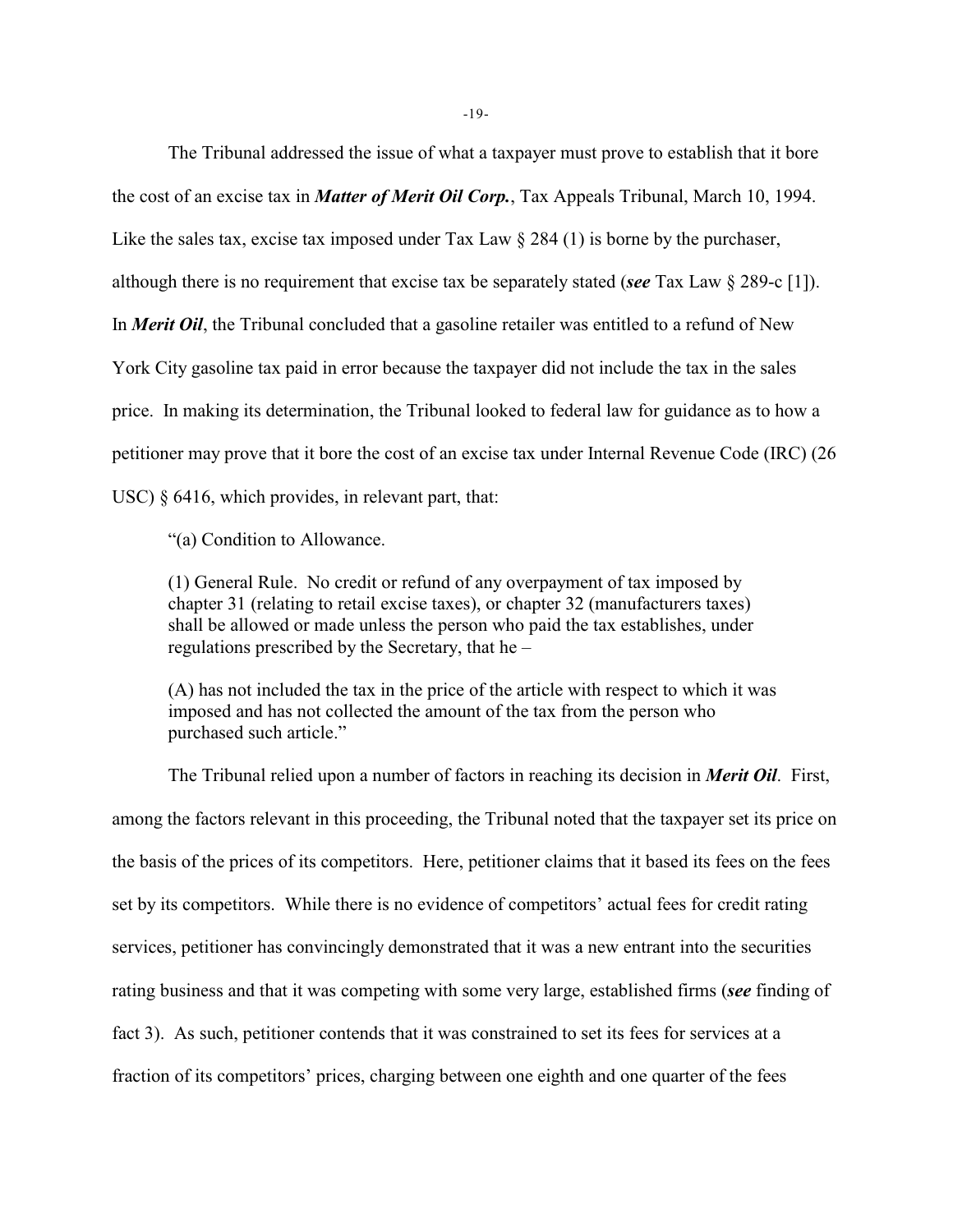charged by its competitors so that issuers would hire it to produce a rating (*see* finding of fact 4).

Petitioner's president, James Nadler, testified as follows:

"Q. How do you know what the other agencies were charging? You said that you were charging fees much less than those of Fitch, and S&P, how do you know that your fees were lower?

A. I used to work at Fitch; I ran a structured finance at Fitch [sic], and many of the people that used to work for me work at all of the firms now. And they were – so I had people that I could call who had direct knowledge that would describe to me what typical fee arrangements were for each of the rating agencies (hearing  $tr$ , p 54, lines 4 to 16)."

Where, as here, prices are set competitively, it is essential to demonstrate that the

competitors' prices did not include sales tax (*see Matter of Merit Oil Corp.; Tenneco, Inc. v*

*United States*, 17 Cl Ct 345 [1989], *affd* 899 F2d 1227 [1990]). Petitioner produced unrebutted

testimony that its customers received ratings from multiple agencies on the same securities

issuance and it may reasonably be inferred from the record that petitoner's competitors were not

charging or collecting sales tax (*see* findings of fact 5 and 9).

While petitioner's executives believed that industry practice was not to collect sales tax,

they testified that they were unsure if that practice was correct and took the conservative

approach by remitting the sales tax to avoid a potentially damaging sales tax audit and claim by

the Division. Petitioner did not want to damage its reputation as it was just breaking into the

securities rating business and was still reliant on outside investors for funding its operations. Mr.

Nadler further testified:

"Q. After this one client that told you that not only it would not pay sales tax but it understood that other agencies were not charging sales tax, did Kroll make any decision on sales taxes based on that?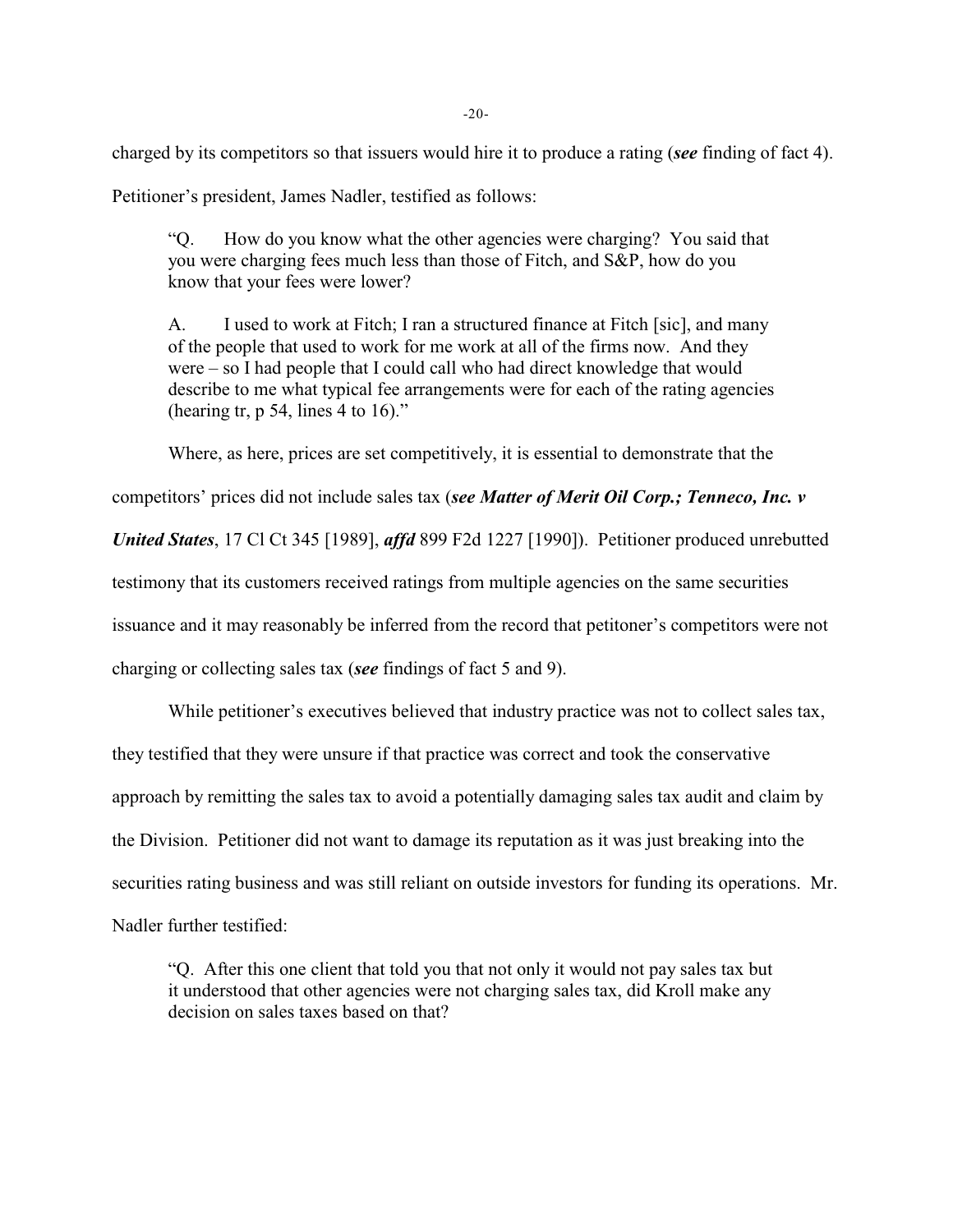A. I think that we wanted – we sought to get clarification, but we were a new entity and my thought process, along with Ajay's, what we discussed was that, "Look, let's be conservative, I don't want to  $-$  in addition to all the other obstacles that we face in starting a new business, I also don't want to have a tax problem. So let's be conservative, let's pay it, and if we get guidance that we don't need to pay it, certainly we will just get it back in a refund."

Q. In other words, the decision was you would not charge –

A. We couldn't charge issuers. It was clear we couldn't charge issuers.

Q. And you would pay it out of your funds?

A. We would pay it out of our funds because we weren't clear on the matter. We thought if we could get clarification as we grew, we would be able to adjust. But I didn't see a downside. I saw a tremendous downside in not paying it . . . " (hearing tr p 55 line  $8 - p 56$  line 12).

The executives believed they would be able to have the sales tax refunded to them in the event the Division determined that petitioner's services are not subject to sales tax.

The existence of negotiated contracts that do not include sales tax is another factor to be

considered in determining whether such tax was included in the sales price (*see Matter of Merit*

*Oil Corp.; Tenneco, Inc. v United States*). Testimony and evidence produced in the proceeding below establish that petitioner's fees were separately negotiated with each customer and memorialized in engagement agreements signed by petitioner and the customer before services were provided (*see* finding of fact 4). Petitioner produced 168 engagement agreements and corresponding invoices (all engagement agreements and invoices issued during the period at issue). Absent from the language of the engagement agreements is any mention of sales tax (*see* finding of fact 4).

Although petitioner's invoices did not include a separately stated amount for sales tax, after its experience with Merrill Lynch the first time it tried to collect sales tax, petitioner began inserting the statement "includes any applicable sales taxes" to assure its clients that its price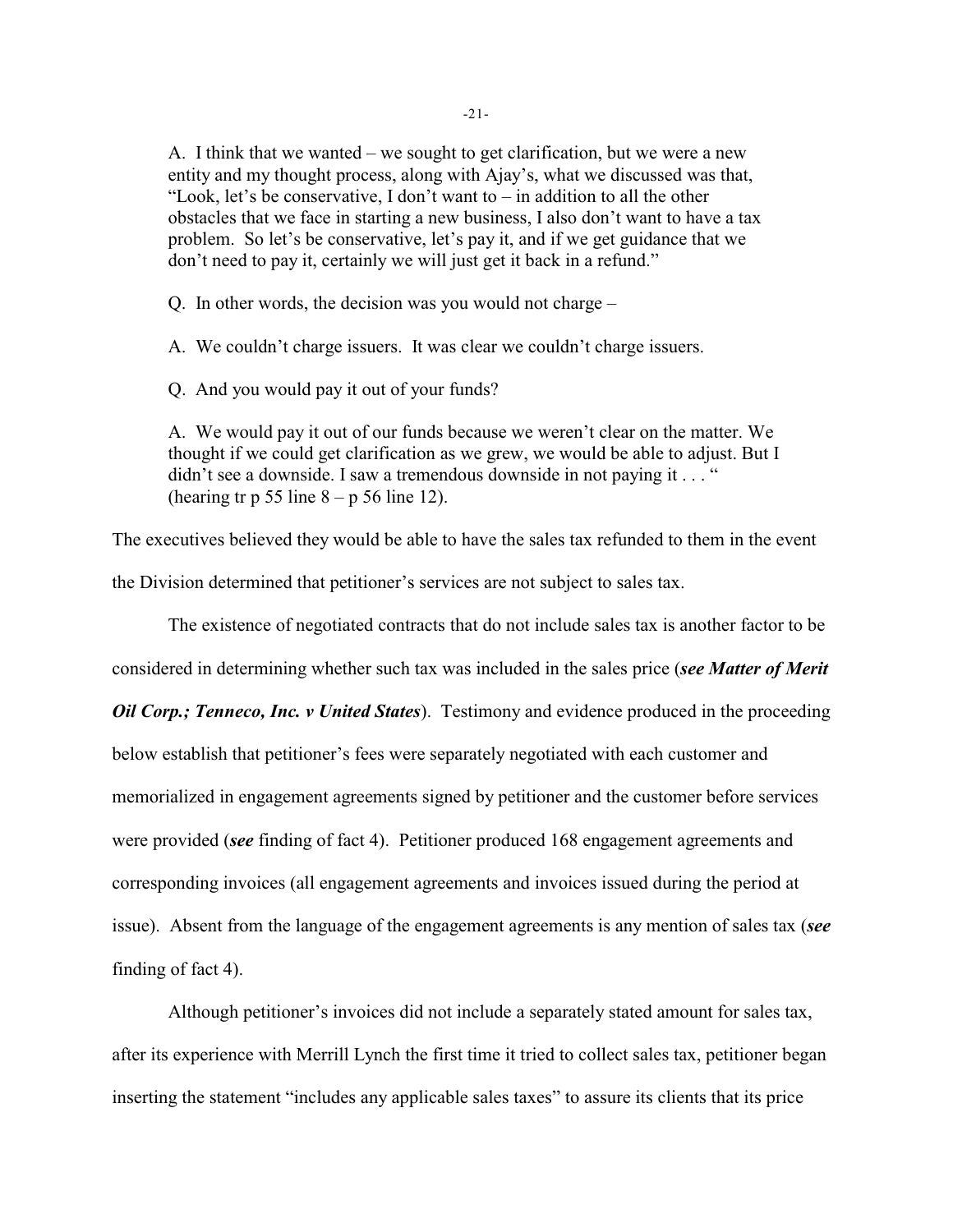was final and that it would not seek additional amounts for sales tax later. Petitioner asserts that it was not representing to customers that the price on the invoice included sales tax. This statement was included on invoices, regardless of whether the customer was in a taxing jurisdiction.

Tax Law § 1132 (a) (1) requires that sales tax shall be separately stated on any invoice or sales slip given to a customer. Division regulations provide that the words "tax included," or words of similar import, on any invoice, sales slip or other document do not constitute a separate statement of tax and the entire amount charged on an invoice or sales slip is deemed the sales price of the property sold or services rendered (20 NYCRR 532.1 [b] [3]). We find that such statement on petitioner's invoices had no bearing on the questions of who actually paid the tax remitted by petitioner and whether petitioner is entitled to the refunds of erroneously paid tax (*see Matter of Waxlife, U.S.A. v State Tax Commn.*, 67 AD2d 1040 [3rd Dept 1979]).

Courts have long recognized that "determining whether a particular business cost has in fact been passed on to customers or suppliers entails a highly sophisticated theoretical and factual inquiry . . ." (*see McKesson Corp. v Division of Alcoholic Beverages and Tobacco*, 496 US 18 [1990]). An examination of the federal cases on the subject shows that no single criterion is controlling. "All of the factors . . . must be weighed against the circumstances of the case to reach a proper determination" (*Anderson Co. v United States*, 24 AFTR2d 69-6145 [DC Ind 1969], *affd* 447 F2d 41 [7th Cir 1971]).

Petitioner's method of reporting its gross sales and remitting sales tax merely created an inference that sales tax was included in the invoice amount and is not conclusive evidence of that fact. As noted, petitioner has established that it used competitive market pricing to set its fees

-22-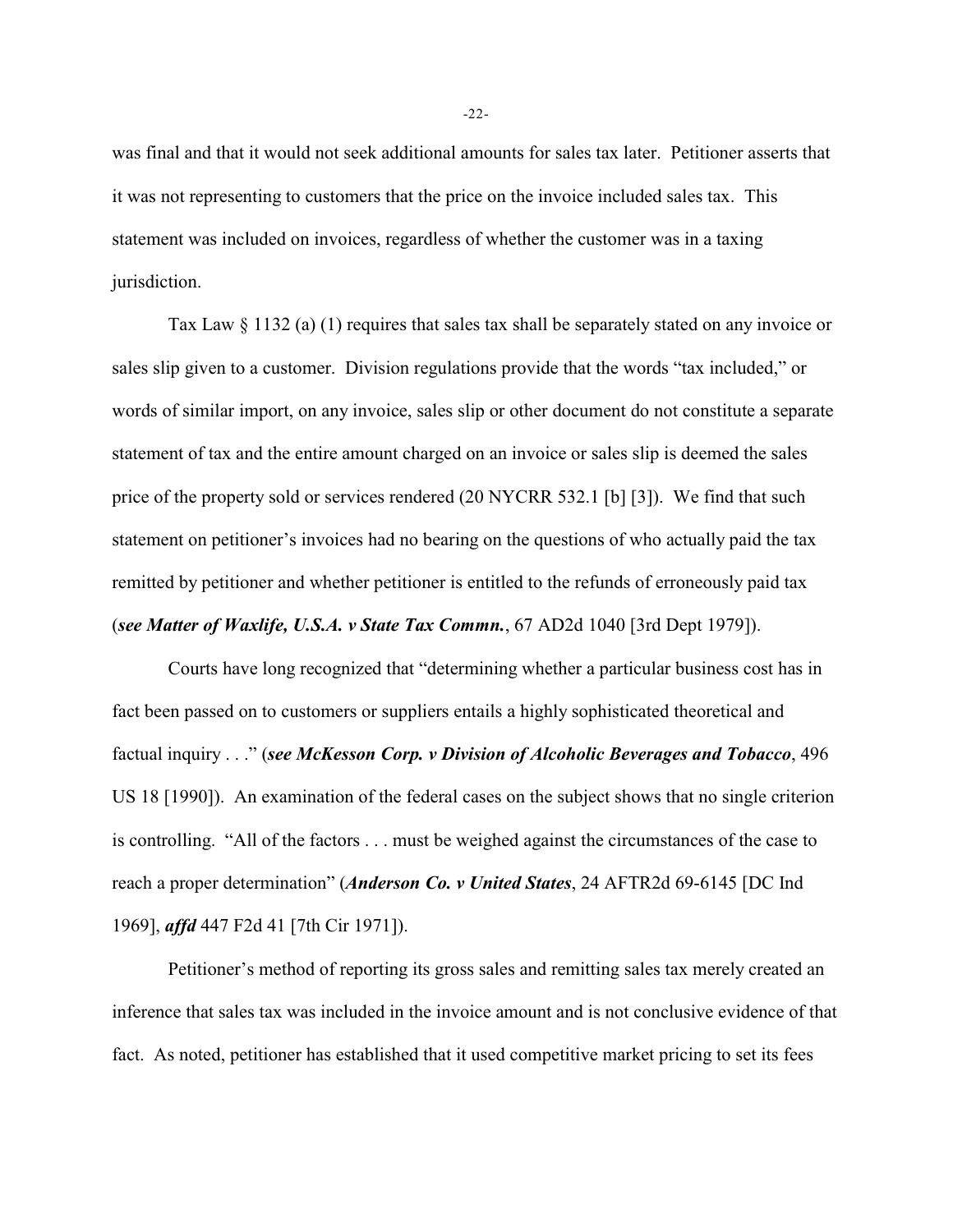and that the fees of its competitors did not include sales tax. Petitioner has also established that, as a new entrant into the securities ratings business, it was constrained to keep its prices as low as possible to obtain business and its fees were not set at a level to make a profit. In fact, Mr. Nadler testified that as of the date of the hearing, petitioner had not sustained a profit in any year since it began operations in 2010. These facts establish that petitioner could not have included the cost of the tax in its ratings fees. Petitioner produced all of its engagement agreements for the period under review, none of which include any mention of sales tax. Although the associated invoices included the statement "includes any applicable sales taxes," they did not include a separate statement of tax and we credit petitioner's testimony that the meaning of that statement is that petitioner would absorb the cost of sales tax if later determined to be applicable. We also note that petitioner included that statement on invoices even if a customer was located in a non-taxing jurisdiction.

Based on the facts before the Tribunal, we find that petitioner has met its burden of producing clear and convincing evidence that it did not include sales tax in its fees for service and, thus, did not shift the burden of the tax to its customers. As such, it has overcome the presumption of correctness of the Division's refund denials and is entitled to the refunds as claimed in its refund applications without having to first make payment to its customers.

Finally, in its advisory opinion, the Division determined that, although petitioner's service is not subject to tax under Tax Law  $\S 1105$  (c), it is subject to tax under Tax Law § 1212-A (a) (3). In the follow-up Technical Service Bulletin, the Division concluded that:

"[C]redit rating agencies that have not previously been put on notice by the Department to begin collecting tax on these services will not be penalized for under collecting tax or using a different method of sourcing prior to September 1, 2015. However, any sales tax that has been collected and any monies collected purportedly as tax must be remitted to the Department."

-23-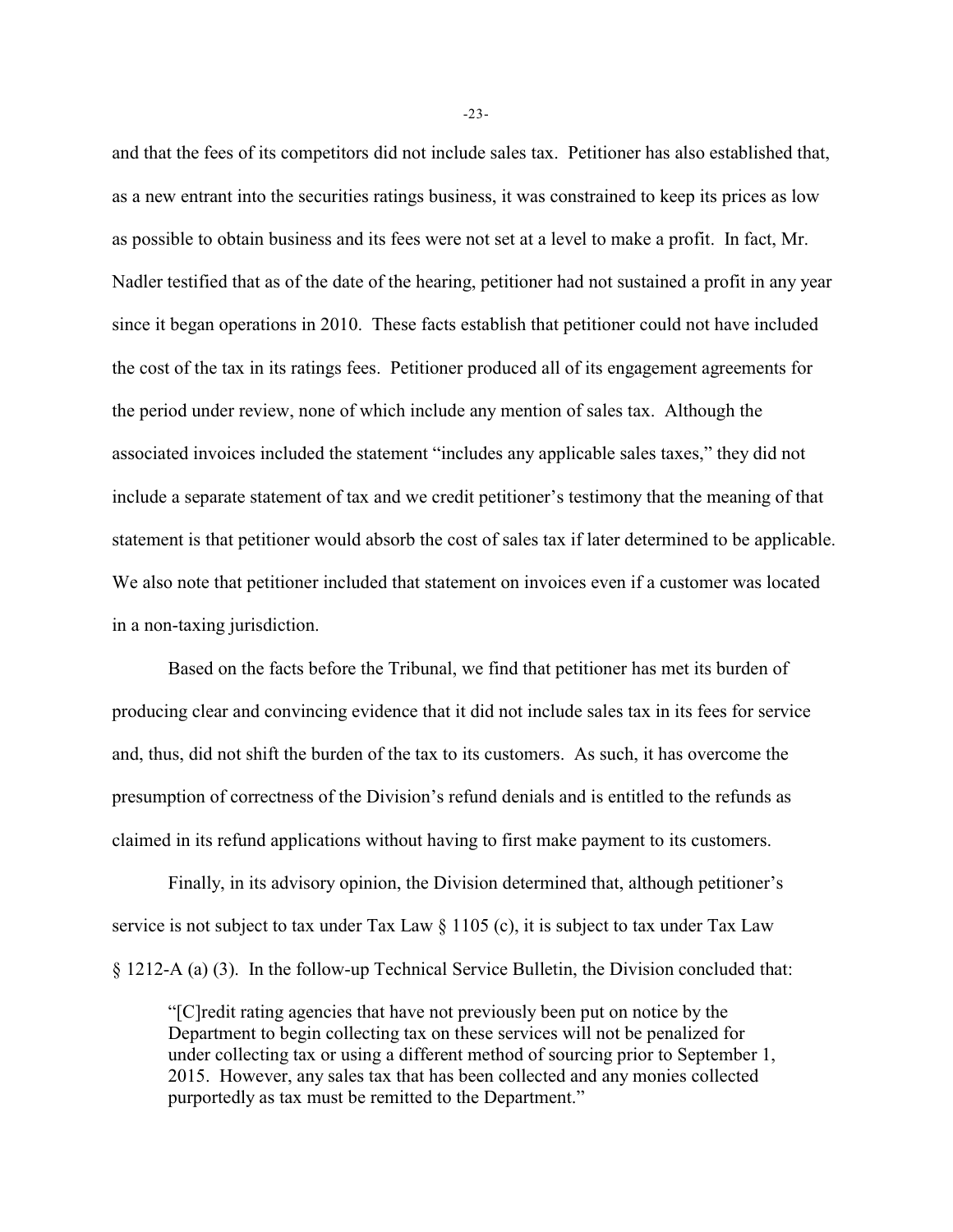Since petitioner paid, but did not collect, sales tax, it is entitled to the refunds claimed for the sales tax paid and became responsible for collecting the New York City sales tax as of September 1, 2015.

Given the decision in favor of petitioner, we have chosen not to address the issue of unjust enrichment.

Accordingly, it is ORDERED, ADJUDGED and DECREED that:

1. The exception of Kroll Bond Rating Agency, Inc. is granted;

2. The determination of the Administrative Law Judge is reversed;

3. The petitions of Kroll Bond Rating Agency, Inc. are granted; and

4. Petitioner's claims for refund of sales tax it paid on sales of securities rating services during the period at issue (*see* findings of fact 10 and 13) are granted and the Division of Taxation is directed to refund such claimed amounts plus such interest as may be lawfully due.